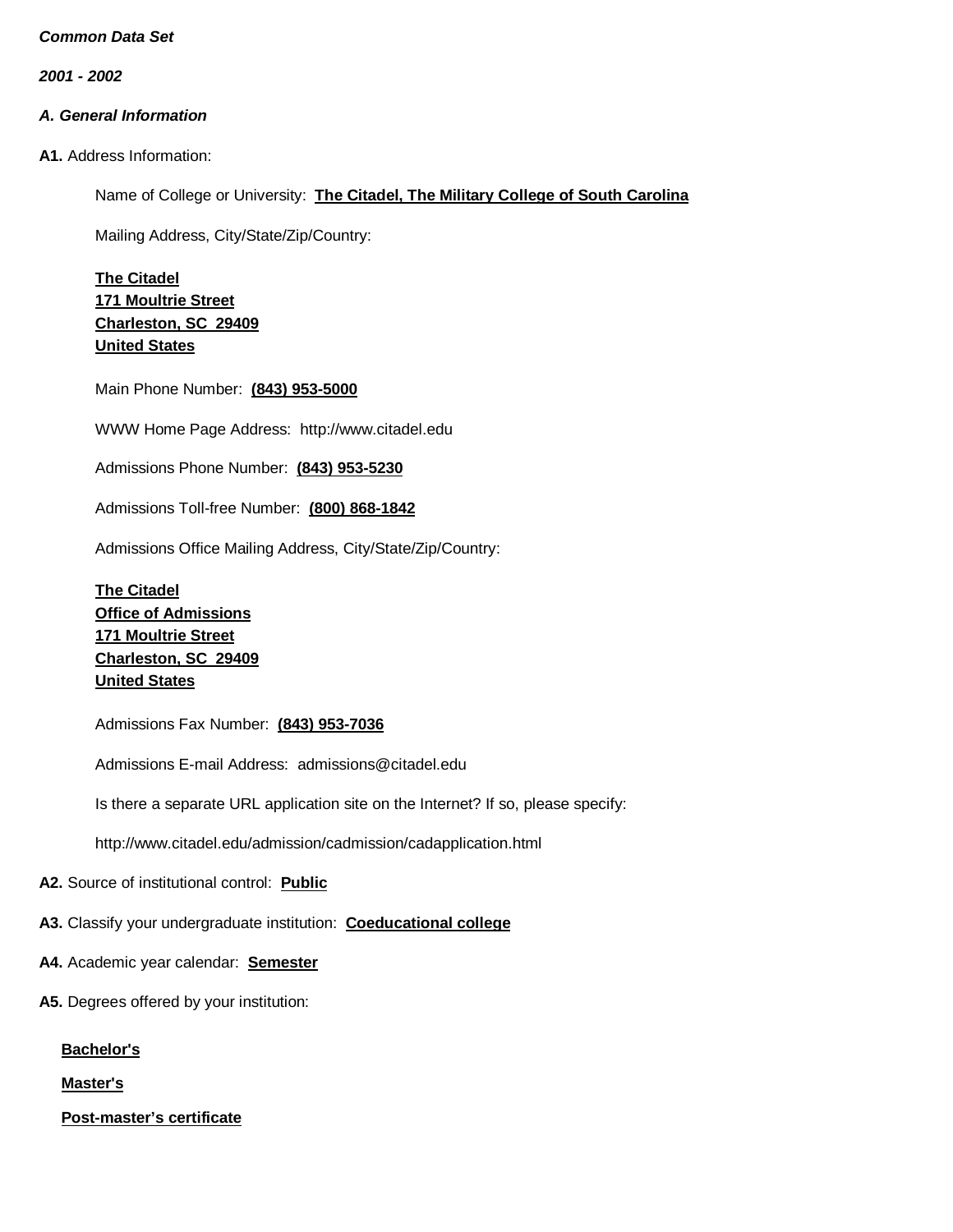# *B. Enrollment and Persistence*

**B1.** Institutional Enrollment Men and Women: Provide numbers of students for each of the following categories as of the institution's official fall reporting date or as of October 15, 2001.

|                                                        | <b>FULL-TIME</b> |             |             | <b>PART-TIME</b> |  |  |  |  |
|--------------------------------------------------------|------------------|-------------|-------------|------------------|--|--|--|--|
|                                                        | Men              | Women       | <b>Men</b>  | Women            |  |  |  |  |
| <b>Undergraduates</b>                                  |                  |             |             |                  |  |  |  |  |
| Degree-seeking, first-time freshmen                    | 537              | 33          | $\mathbf 0$ | $\mathbf 0$      |  |  |  |  |
| Other first-year, degree-seeking                       | 81               | 1           | 1           | 0                |  |  |  |  |
| All other degree-seeking                               | 1,293            | 68          | 54          | $\mathbf 5$      |  |  |  |  |
| Total degree-seeking                                   | 1,911            | 102         | 55          | 5                |  |  |  |  |
| All other undergraduates enrolled in<br>credit courses | $\overline{0}$   | $\Omega$    | 4           | 23               |  |  |  |  |
| <b>Total undergraduates</b>                            | 1,911            | 102         | 59          | 28               |  |  |  |  |
| <b>First-professional</b>                              |                  |             |             |                  |  |  |  |  |
| First-time, first-professional students                | $\mathbf 0$      | $\mathbf 0$ | $\mathbf 0$ | $\pmb{0}$        |  |  |  |  |
| All other first-professionals                          | $\mathbf 0$      | $\mathbf 0$ | $\mathbf 0$ | 0                |  |  |  |  |
| <b>Total first-professional</b>                        | $\bf{0}$         | $\mathbf 0$ | $\mathbf 0$ | $\mathbf 0$      |  |  |  |  |
| <b>Graduate</b>                                        |                  |             |             |                  |  |  |  |  |
| Degree-seeking, first-time                             | 31               | 47          | 77          | 108              |  |  |  |  |
| All other degree-seeking                               | 19               | 54          | 186         | 258              |  |  |  |  |
| All other graduates enrolled in credit<br>courses      | $\overline{2}$   | 5           | 160         | 954              |  |  |  |  |
| <b>Total graduate</b>                                  | 52               | 106         | 423         | 1,320            |  |  |  |  |

Total all undergraduates: **2,100**

Total all graduate and professional students: **1,901**

GRAND TOTAL ALL STUDENTS: **4,001**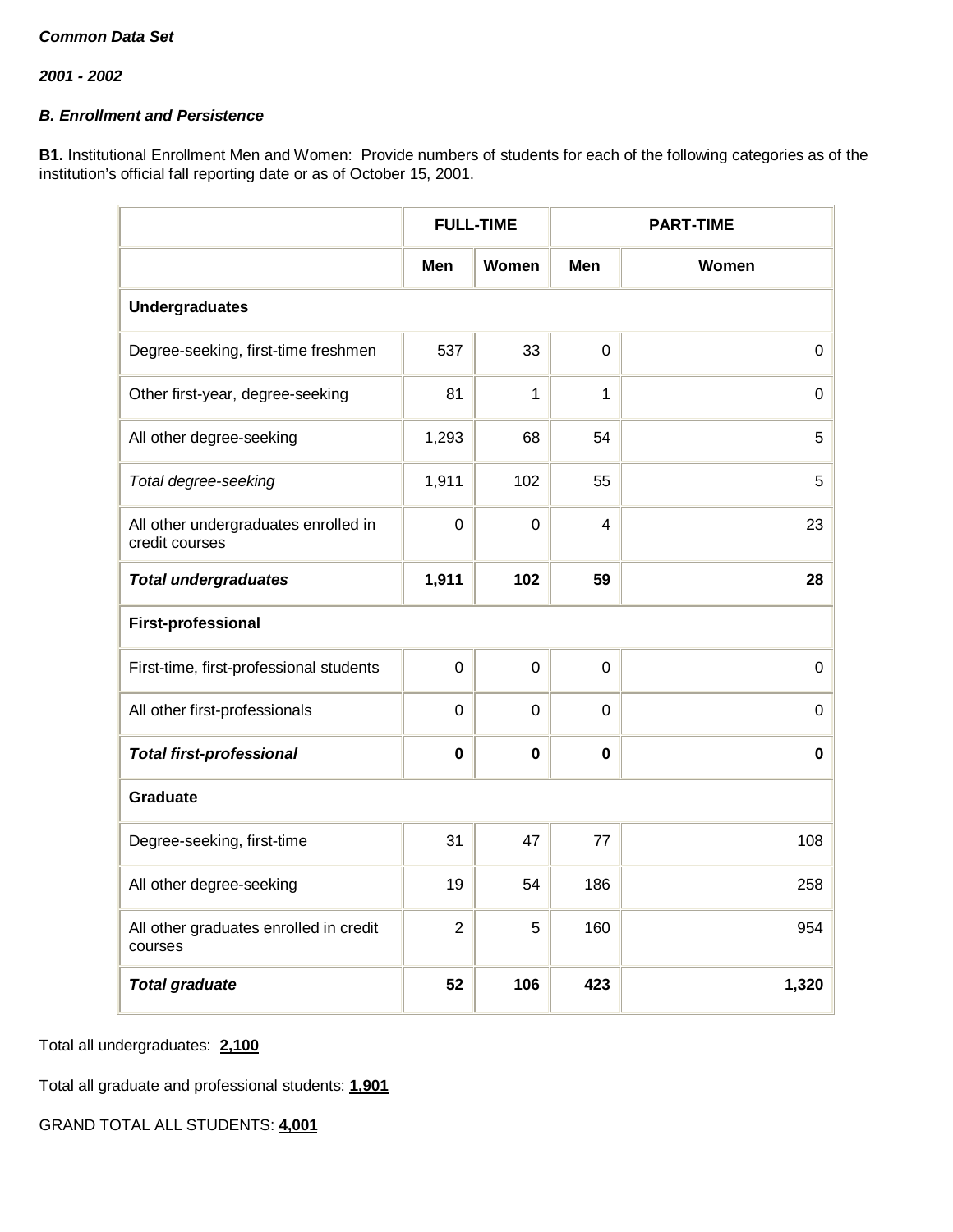## *2001 - 2002*

**B2.** Enrollment by Racial/Ethnic Category: Provide numbers of undergraduate students for each of the following categories as of the institution's official fall reporting date or as of October 15, 2001.

|                                   | <b>Degree-seeking First-</b><br>time First year | Degree-seeking<br><b>Undergraduates</b> | <b>Total Undergraduates</b> |
|-----------------------------------|-------------------------------------------------|-----------------------------------------|-----------------------------|
| Nonresident aliens                | 6                                               | 63                                      | 63                          |
| Black, non-Hispanic               | 42                                              | 169                                     | 172                         |
| American Indian or Alaskan Native | 3                                               | 6                                       | 6                           |
| Asian or Pacific Islander         | 18                                              | 58                                      | 58                          |
| Hispanic                          | 32                                              | 100                                     | 100                         |
| White, non-Hispanic               | 469                                             | 1,677                                   | 1,701                       |
| Race/ethnicity unknown            | 0                                               | 0                                       | 0                           |
| <b>Total</b>                      | 570                                             | 2,073                                   | 2,100                       |

#### **Persistence**

# **B3.** Number of degrees awarded by your institution from July 1, 2000, to June 30, 2001:

Bachelor's degrees: **387**

Master's degrees: **161**

Post-master's certificates: **16**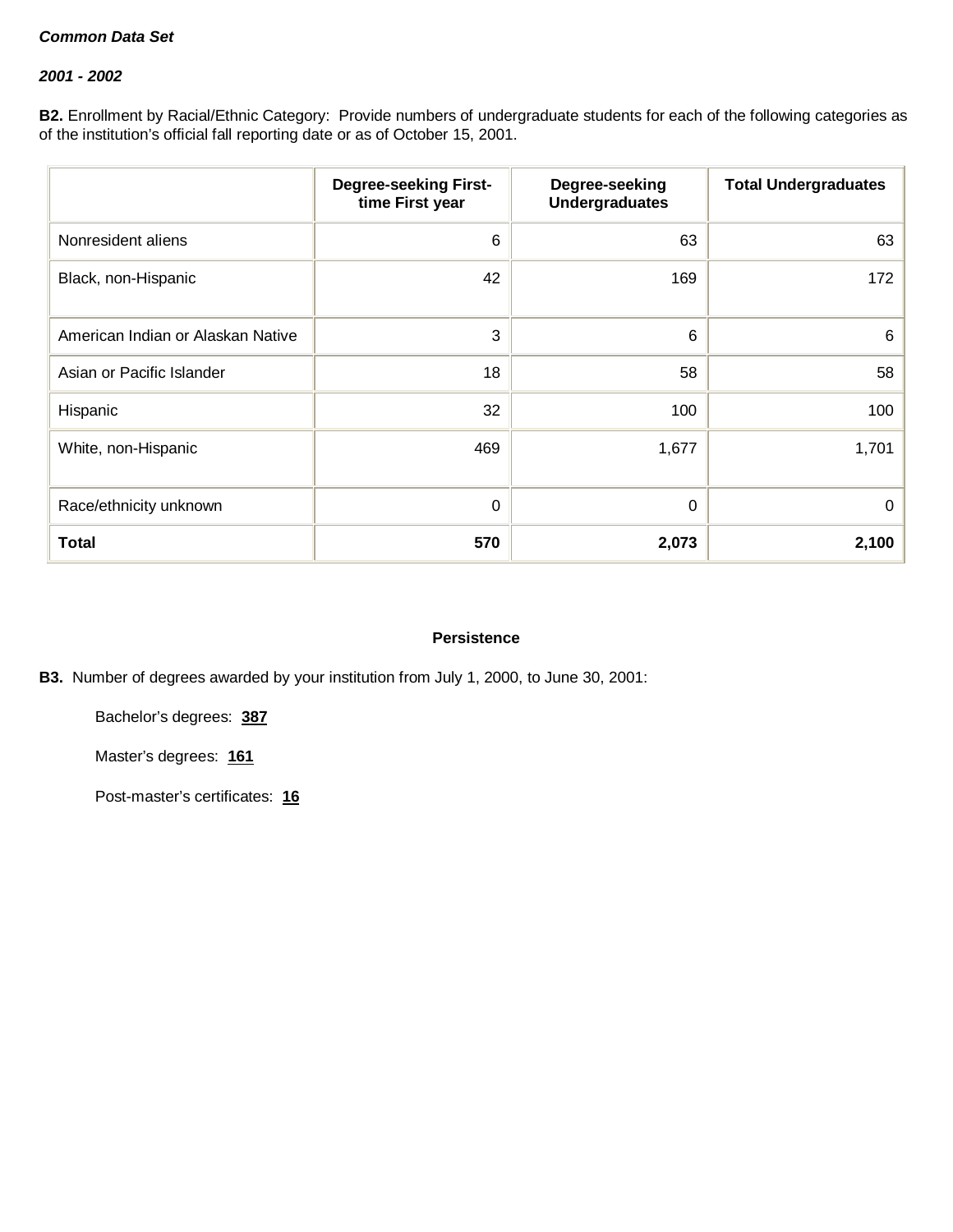#### **Graduation Rates**

The items in this section correspond to data elements formerly collected by IPEDS or currently collected by the IPEDS Webbased Data Collection System's Graduation Rate Survey (GRS). For complete instructions and definitions of data elements, see the IPEDS GRS instructions and glossary on the 2001 Web-based survey.

#### **For Bachelor's or Equivalent Programs**

Report for the cohort of full-time first-time bachelor's (or equivalent) degree-seeking undergraduate students who entered in fall 1995. Include in the cohort those who entered your institution during the summer term preceding fall 1995.

**B4.** Initial 1995 cohort of first-time, full-time bachelor's (or equivalent) degree-seeking undergraduate students; total all students: **499**

**B5.** Of the initial 1995 cohort, how many did not persist and did not graduate for the following reasons: deceased, permanently disabled, armed forces, foreign aid service of the federal government, or official church missions; total allowable exclusions: **0**

**B6.** Final 1995 cohort, after adjusting for allowable exclusions: **499** (Subtract question B5 from question B4)

**B7.** Of the initial 1995 cohort, how many completed the program in four years or less (by August 31, 1999): **312**

**B8.** Of the initial 1995 cohort, how many completed the program in more than four years but in five years or less (after August 31, 1999 and by August 31, 2000): **32**

**B9.** Of the initial 1995 cohort, how many completed the program in more than five years but in six years or less (after August 31, 2000 and by August 31, 2001): **7**

**B10**. Total graduating within six years (sum of questions B7, B8, and B9): **351**

**B11.** Six-year graduation rate for 1995 cohort (question B10 divided by question B6): **70.3 %**

#### **Retention Rates**

Report for the cohort of all full-time, first-time bachelor's (or equivalent) degree-seeking undergraduate students who entered in fall 2000 (or the preceding summer term). The initial cohort may be adjusted for students who departed for the following reasons: deceased, permanently disabled, armed forces, foreign aid service of the federal government or official church missions. No other adjustments to the initial cohort should be made.

**B22.** For the cohort of all full-time bachelor's (or equivalent) degree-seeking undergraduate students who entered your institution as freshmen in fall 2000 (or the preceding summer term), what percentage was enrolled at your institution as of the date your institution calculates its official enrollment in fall 2001? **81.0 %**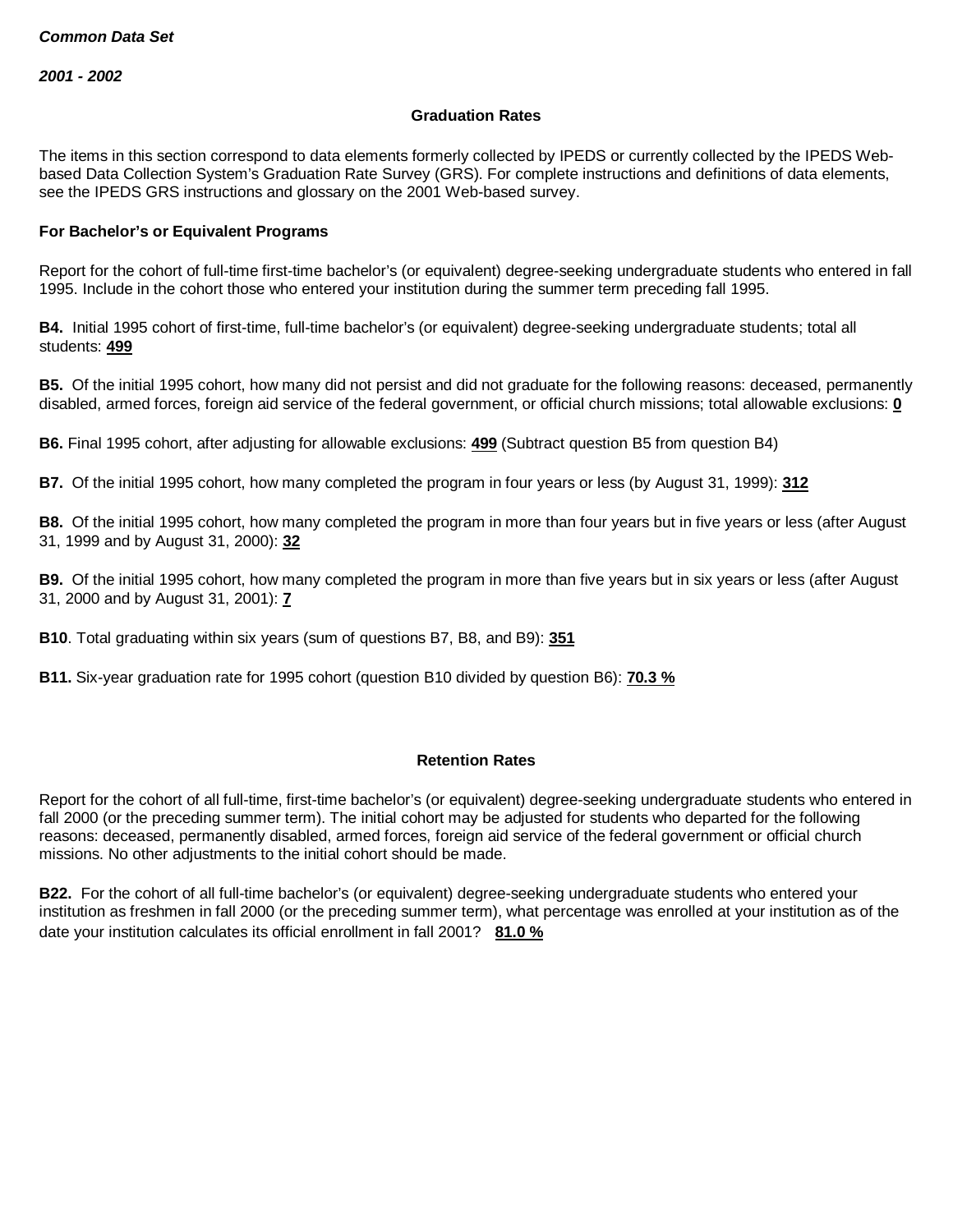# *C. First-Time, First-Year (Freshman) Admission*

# **Applications**

**C1.** First-time, first-year (freshman) students**:** Provide the number of degree-seeking, first-time, first-year students who applied, were admitted, and enrolled (full- or part-time) in fall 2001. Include early decision, early action, and students who began studies during summer in this cohort. Applicants should include only those students who fulfilled the requirements for consideration for admission (i.e., who completed actionable applications) and who have been notified of one of the following actions: admission, nonadmission, placement on waiting list, or application withdrawn (by applicant or institution). Admitted applicants should include wait-listed students who were subsequently offered admission.

Total first-time, first-year (freshman) men who applied: **1,538**

Total first-time, first-year (freshman) women who applied: **140**

Total first-time, first-year (freshman) men who were admitted: **1,278**

Total first-time, first-year (freshman) women who were admitted: **112**

Total full-time, first-time, first-year (freshman) men who enrolled: **537**

Total part-time, first-time, first-year (freshman) men who enrolled: **0**

Total full-time, first-time, first-year (freshman) women who enrolled: **33**

Total part-time, first-time, first-year (freshman) women who enrolled: **0**

**C2.** Freshman wait-listed students (students who met admission requirements but whose final admission was contingent on space availability):

Do you have a policy of placing students on a waiting list? No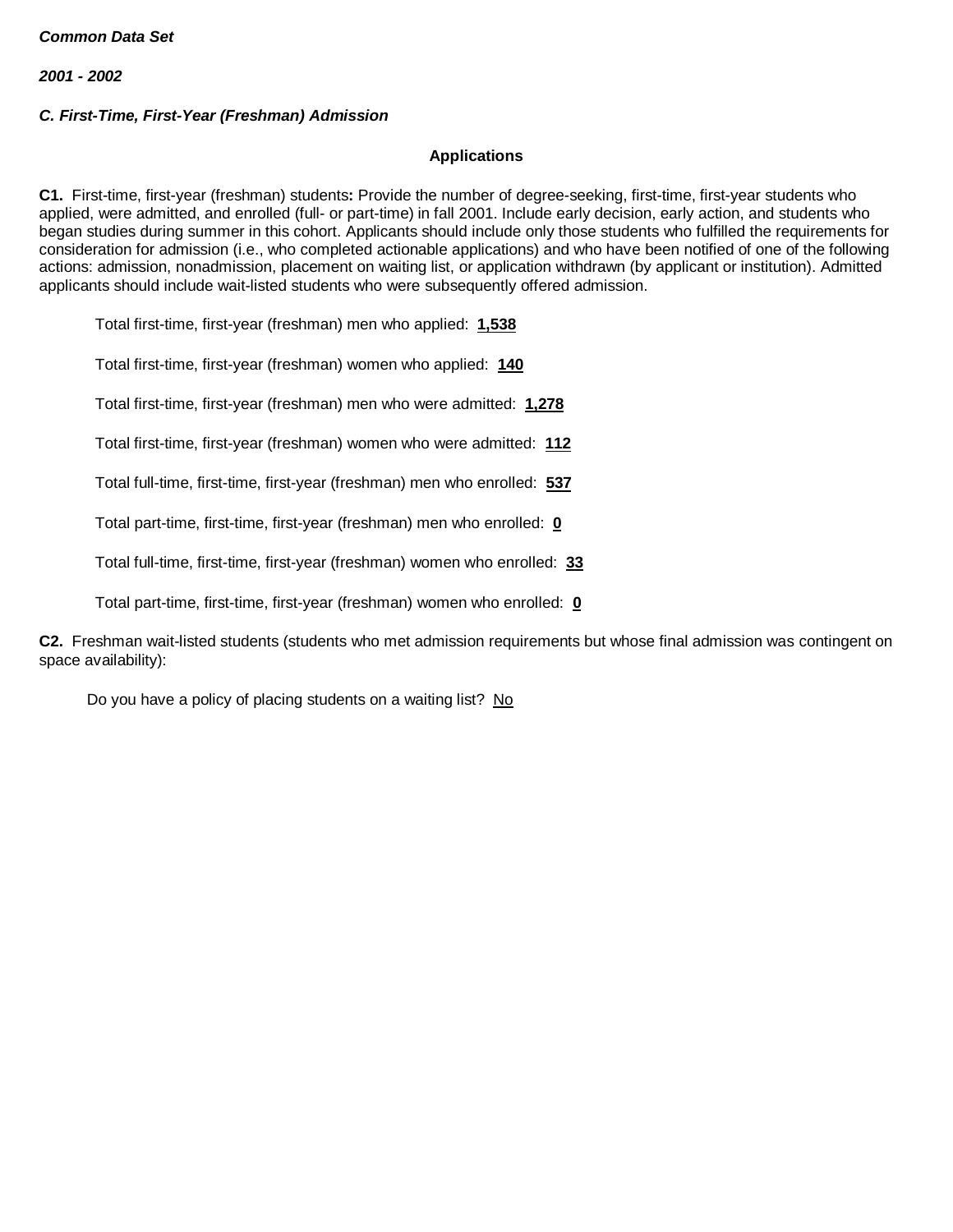#### **Admission Requirements**

**C3.** High school completion requirement:

Check the appropriate box to identify your high school completion requirement for degree-seeking entering students:

### **High school diploma is required and GED is accepted**

**C4.** Does your institution require or recommend a general college-preparatory program for degree-seeking students?

#### **Require**

**C5.** Distribution of high school units required and/or recommended: Specify the distribution of academic high school course units required and/or recommended of all or most degree-seeking students using Carnegie units (one unit equals one year of study or its equivalent). If you use a different system for calculating units, please convert.

|                                  | <b>Units Required</b> | <b>Units Recommended</b> |
|----------------------------------|-----------------------|--------------------------|
| Total academic units             | 16                    |                          |
| English                          | $\overline{4}$        |                          |
| Mathematics                      | 3                     |                          |
| Science                          | $\overline{2}$        |                          |
| Of these, units that must be lab | $\overline{2}$        |                          |
| Foreign language                 | $\overline{2}$        |                          |
| Social studies                   | $\overline{2}$        |                          |
| History                          | 1                     |                          |
| Academic electives               | 1                     |                          |
| Other: PE or ROTC                |                       |                          |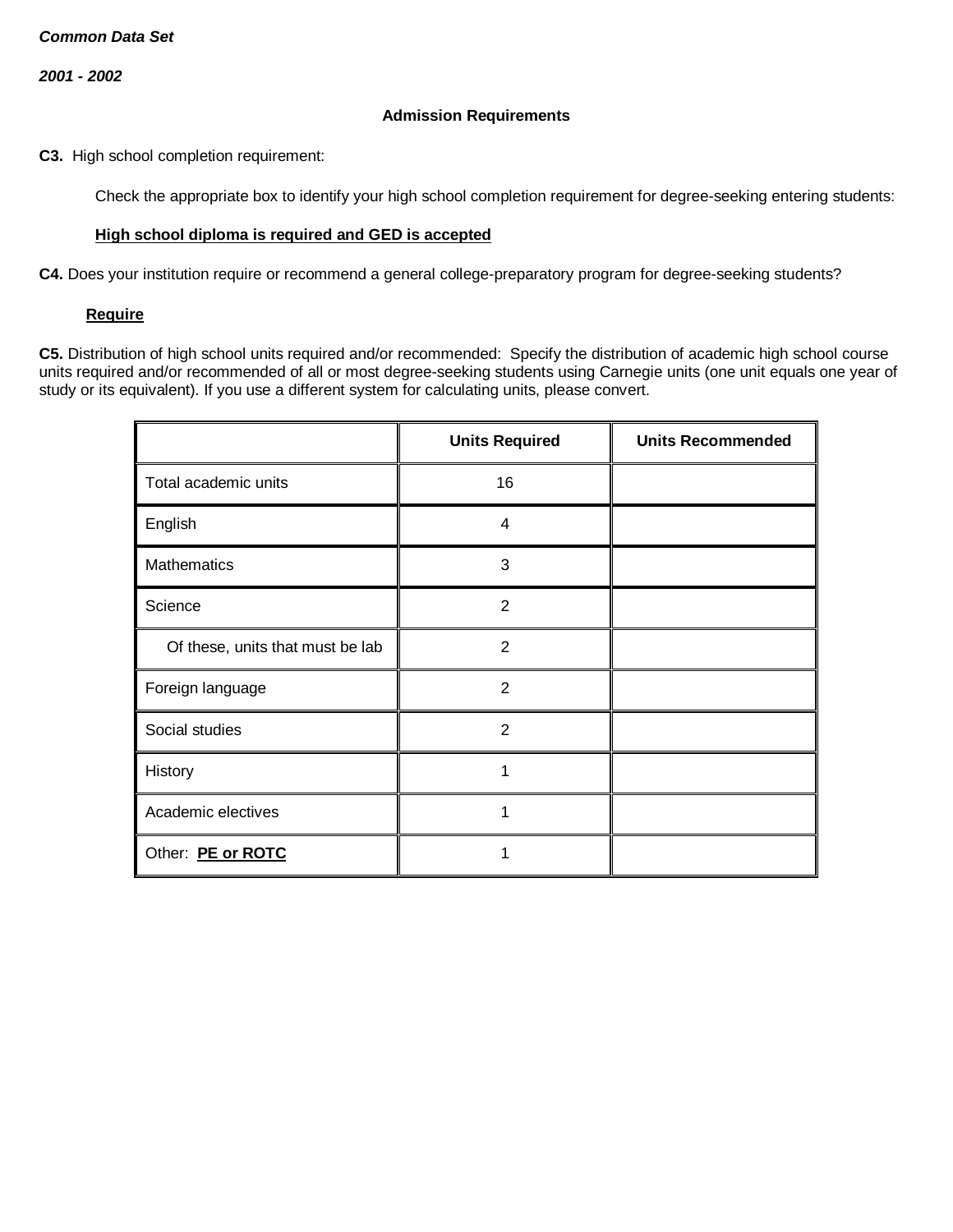## **Basis for Selection**

**C6.** Do you have an open admission policy, under which virtually all secondary school graduates or students with GED equivalency diplomas are admitted without regard to academic record, test scores, or other qualifications? **No**

**C7.** Relative importance of each of the following academic and nonacademic factors in your first-time, first-year, degreeseeking (freshman) admission decisions.

|                                   | <b>Very Important</b>     | Important                 | <b>Considered</b>         | <b>Not</b><br><b>Considered</b> |  |  |  |  |
|-----------------------------------|---------------------------|---------------------------|---------------------------|---------------------------------|--|--|--|--|
| <b>Academic</b>                   |                           |                           |                           |                                 |  |  |  |  |
| Secondary school record           | $\boldsymbol{\mathsf{X}}$ |                           |                           |                                 |  |  |  |  |
| Class rank                        |                           |                           | $\boldsymbol{\mathsf{X}}$ |                                 |  |  |  |  |
| Recommendation(s)                 |                           |                           |                           | $\boldsymbol{\mathsf{x}}$       |  |  |  |  |
| Standardized test scores          | $\boldsymbol{\mathsf{X}}$ |                           |                           |                                 |  |  |  |  |
| Essay                             |                           |                           |                           | $\boldsymbol{\mathsf{X}}$       |  |  |  |  |
|                                   |                           |                           |                           |                                 |  |  |  |  |
| <b>Nonacademic</b>                |                           |                           |                           |                                 |  |  |  |  |
| Interview                         |                           |                           | $\boldsymbol{\mathsf{X}}$ |                                 |  |  |  |  |
| <b>Extracurricular activities</b> |                           | $\boldsymbol{\mathsf{x}}$ |                           |                                 |  |  |  |  |
| Talent/ability                    |                           | $\boldsymbol{\mathsf{X}}$ |                           |                                 |  |  |  |  |
| Character/personal qualities      |                           | $\pmb{\chi}$              |                           |                                 |  |  |  |  |
| Alumni/ae relation                |                           |                           | $\boldsymbol{\mathsf{X}}$ |                                 |  |  |  |  |
| Geographical residence            |                           |                           | X                         |                                 |  |  |  |  |
| State residency                   |                           | $\boldsymbol{\mathsf{X}}$ |                           |                                 |  |  |  |  |
| Religious affiliation/commitment  |                           |                           |                           | $\boldsymbol{\mathsf{x}}$       |  |  |  |  |
| Minority status                   |                           | $\boldsymbol{\mathsf{X}}$ |                           |                                 |  |  |  |  |
| Volunteer work                    |                           |                           | $\boldsymbol{\mathsf{X}}$ |                                 |  |  |  |  |
| Work experience                   |                           |                           |                           | $\boldsymbol{\mathsf{X}}$       |  |  |  |  |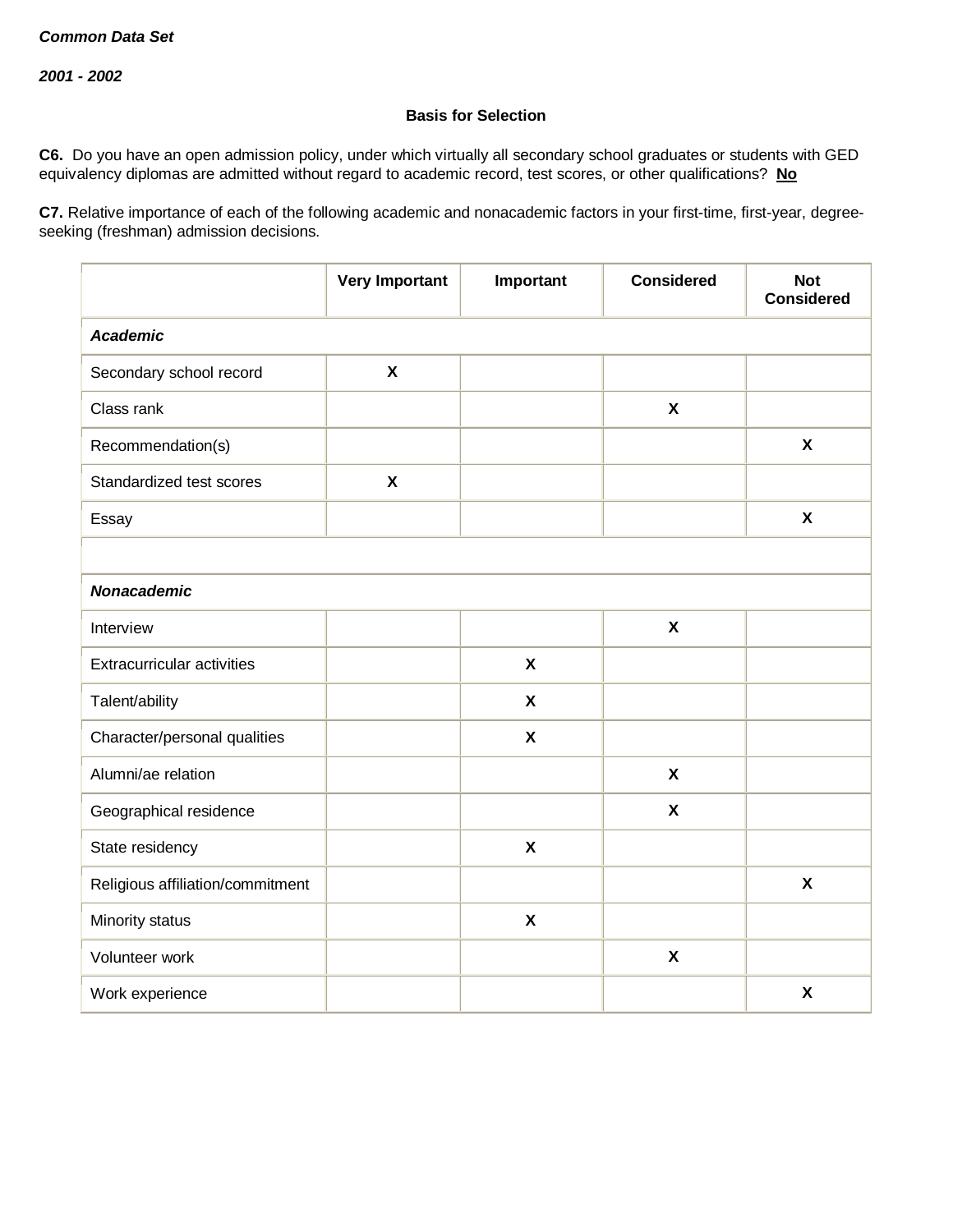*2001 - 2002*

## **SAT and ACT Policies**

#### **C8.** Entrance exams:

A. Does your institution make use of SAT I, SAT II, or ACT scores in admission decisions for first-time, first-year, degree-seeking applicants? **Yes**

If yes, place check marks in the appropriate boxes below to reflect your institution's policies for use in admission.

|                               | <b>ADMISSION</b>          |                  |                                   |                                        |                 |  |
|-------------------------------|---------------------------|------------------|-----------------------------------|----------------------------------------|-----------------|--|
|                               | Require                   | <b>Recommend</b> | <b>Require for</b><br><b>Some</b> | <b>Consider If</b><br><b>Submitted</b> | <b>Not Used</b> |  |
| SAT I                         |                           |                  |                                   |                                        |                 |  |
| <b>ACT</b>                    |                           |                  |                                   |                                        |                 |  |
| SAT I or ACT (no preference)  |                           |                  |                                   |                                        |                 |  |
| SAT I or ACT--SAT I preferred | $\boldsymbol{\mathsf{X}}$ |                  |                                   |                                        |                 |  |
| SAT I or ACT--ACT preferred   |                           |                  |                                   |                                        |                 |  |
| SAT I and SAT II              |                           |                  |                                   |                                        |                 |  |
| SAT I and SAT II or ACT       |                           |                  |                                   |                                        |                 |  |
| <b>SAT II</b>                 |                           |                  |                                   |                                        |                 |  |

In addition, does your institution use applicants' test scores for placement or counseling?

Placement **Yes**

Counseling **No**

B. Does your institution use the SAT I or II or the ACT for placement only? **No**

C. Latest date by which SAT I or ACT scores must be received for fall-term admission: **June 1**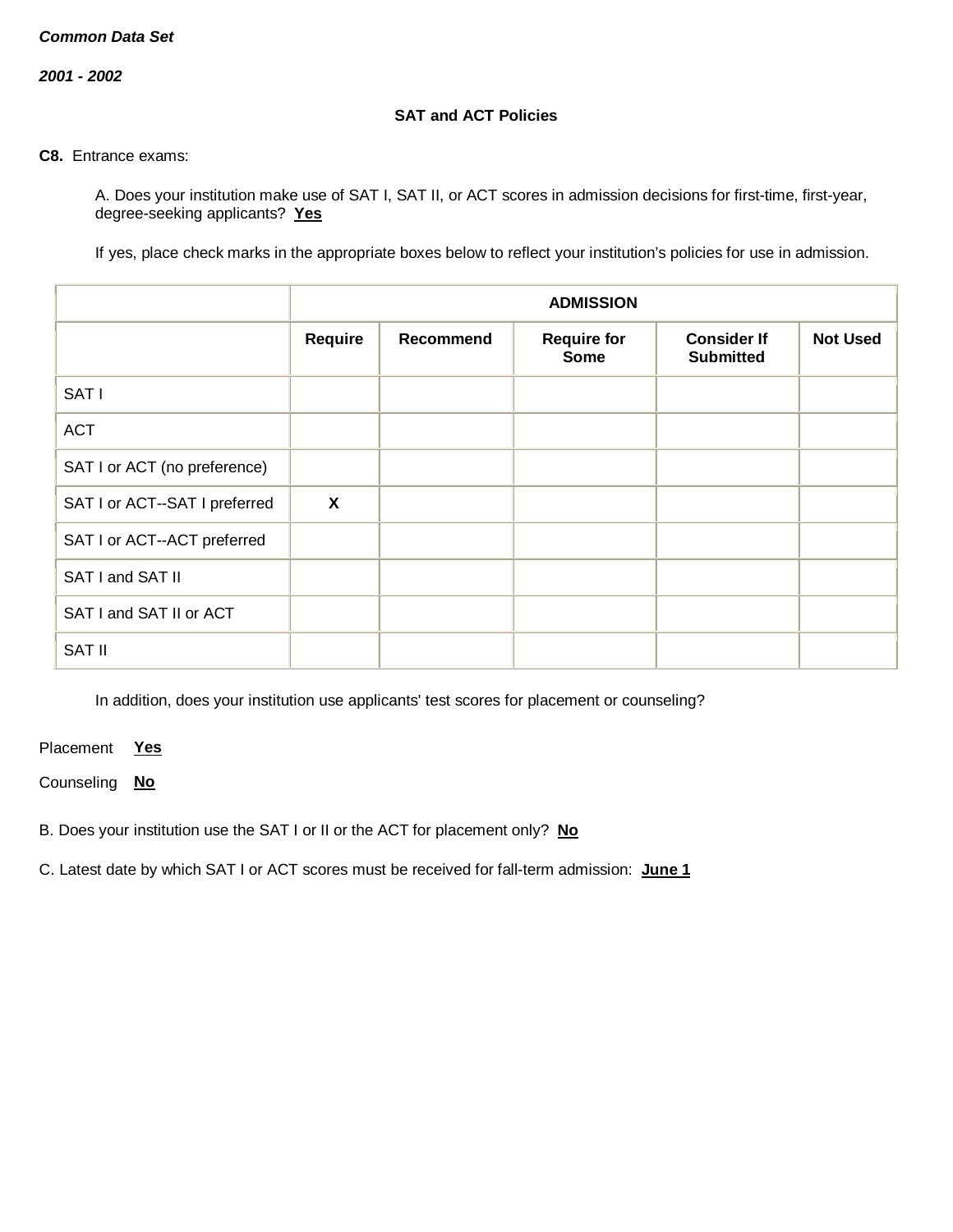## **Freshman Profile**

Provide percentages for ALL enrolled, degree-seeking, full-time and part-time, first-time, first-year (freshman) students enrolled in fall 2001, including students who began studies during summer, international students/nonresident aliens, and students admitted under special arrangements.

**C9.** Percent and number of first-time, first-year (freshman) students enrolled in fall 2001 who submitted national standardized (SAT/ACT) test scores:

Include information for ALL enrolled, degree-seeking, first-time, first-year (freshman) students who submitted test scores. Do not include partial test scores (e.g., mathematics scores but not verbal for a category of students) or combine other standardized test results (such as TOEFL) in this item. SAT scores should be recentered scores. The 25th percentile is the score that 25 percent scored at or below; the 75th percentile score is the one that 25 percent scored at or above.

Percent submitting SAT scores: **84.6%** Number submitting SAT scores: **482**

Percent submitting ACT scores: **14.4%** Number submitting ACT scores: **82**

|                      | 25th Percentile | <b>75th Percentile</b> |
|----------------------|-----------------|------------------------|
| <b>SAT I Verbal</b>  | 480             | 590                    |
| SAT I Math           | 490             | 580                    |
| <b>ACT Composite</b> | 20              | 25                     |
| <b>ACT English</b>   |                 |                        |
| <b>ACT Math</b>      |                 |                        |

Percent of first-time, first-year (freshman) students with scores in each range:

|         | <b>SAT I Verbal</b> | <b>SAT I Math</b> |
|---------|---------------------|-------------------|
| 700-800 | 2.1%                | 3.1%              |
| 600-699 | 20.3%               | 18.0%             |
| 500-599 | 44.2%               | 48.1%             |
| 400-499 | 31.7%               | 30.3%             |
| 300-399 | 1.7%                | 0.4%              |
| 200-299 | $0.0\%$             | 0.0%              |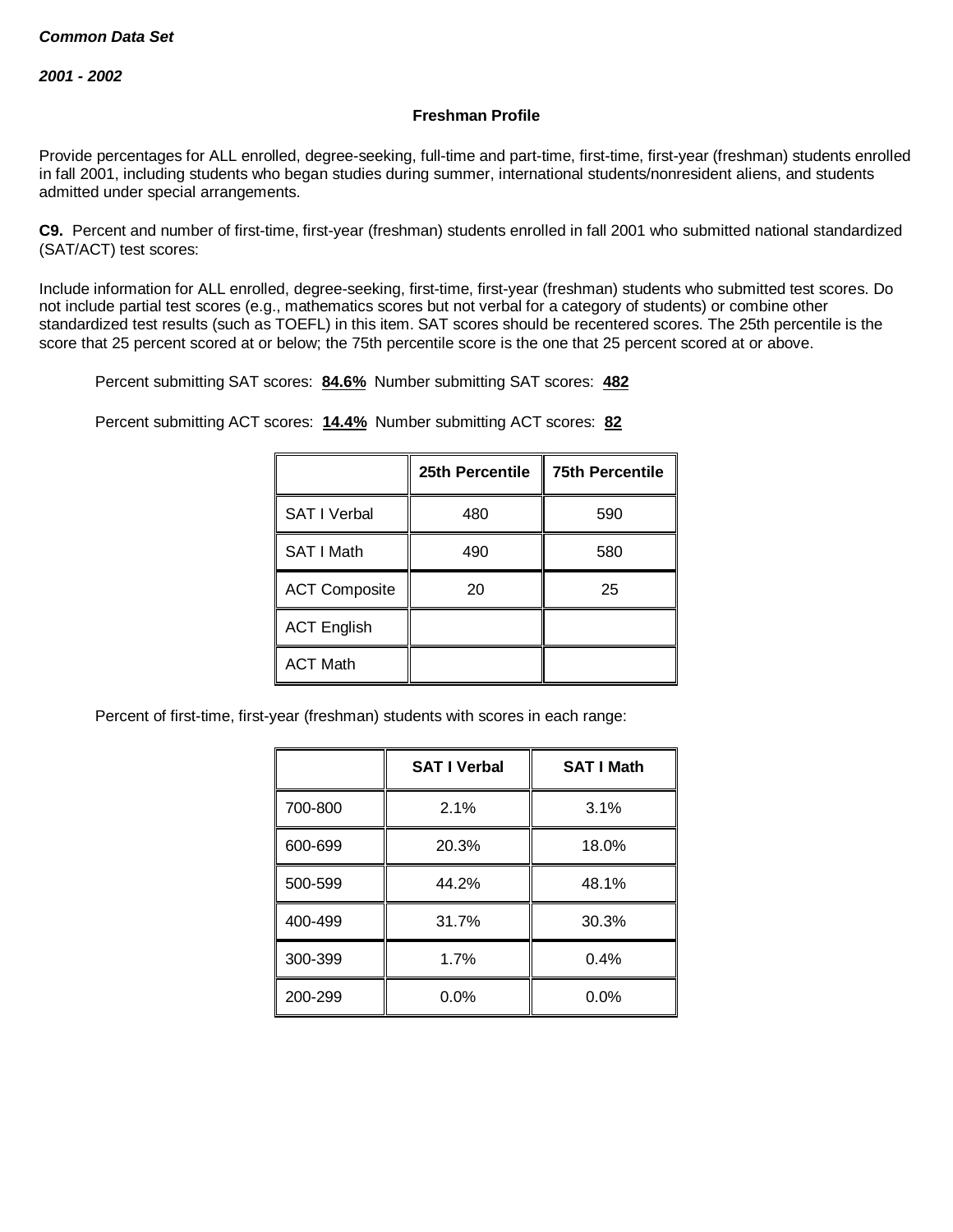#### *2001 - 2002*

|           | <b>ACT</b><br><b>Composite</b> | <b>ACT English</b> | <b>ACT Math</b> |
|-----------|--------------------------------|--------------------|-----------------|
| 30-36     | 1.2%                           |                    |                 |
| 24-29     | 32.9%                          |                    |                 |
| 18-23     | 64.6%                          |                    |                 |
| $12 - 17$ | 1.2%                           |                    |                 |
| $6 - 11$  | 0.0%                           |                    |                 |
| Below 6   | 0.0%                           |                    |                 |

**C10.** Percent of all degree-seeking, first-time, first-year (freshman) students who had high school class rank within each of the following ranges (report information for those students from whom you collected high school rank information).

Percent in top tenth of high school graduating class: **7.7%**

Percent in top quarter of high school graduating class: **29.0%**

Percent in top half of high school graduating class: **66.0%**

Percent in bottom half of high school graduating class: **34.0%**

Percent in bottom quarter of high school graduating class: **7.9%**

Percent of total first-time, first-year (freshman) students who submitted high school class rank: **84.0%**

**C11.** Percentage of all enrolled, degree-seeking, first-time, first-year (freshman) students who had high school grade-point averages within each of the following ranges (using 4.0 scale). Report information only for those students from whom you collected high school GPA.

Percent who had GPA of 3.0 and higher: **56.2%**

Percent who had GPA between 2.0 and 2.99: **43.8%**

Percent who had GPA between 1.0 and 1.99: **0.0%**

Percent who had GPA below 1.0: **0.0%**

**C12.** Average high school GPA of all degree-seeking, first-time, first-year (freshman) students who submitted GPA: **3.08**

Percent of total first-time, first-year (freshman) students who submitted high school GPA: **99.6%**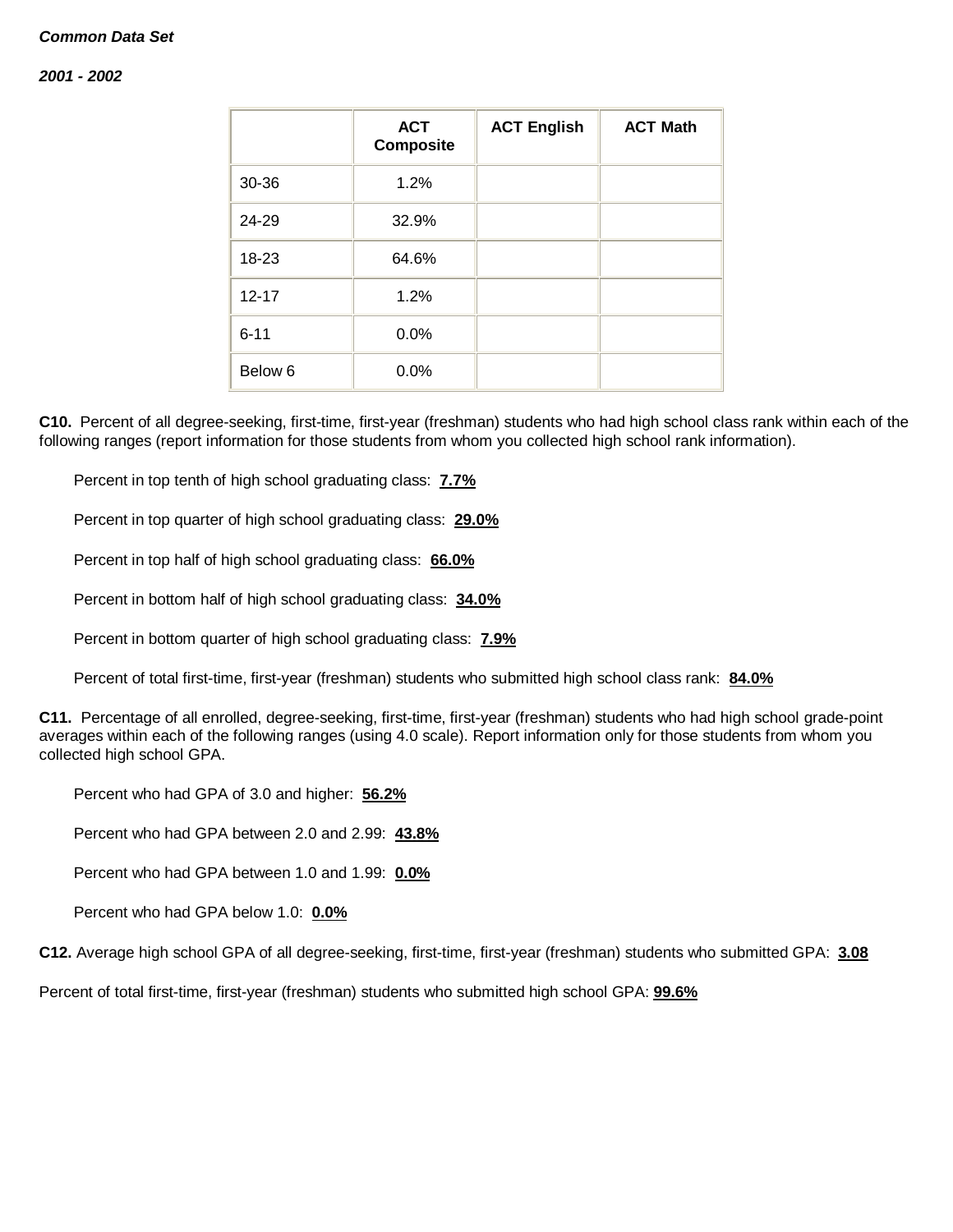*2001 - 2002*

#### **Admission Policies**

**C13.** Application fee:

Does your institution have an application fee? **Yes**

Amount of application fee: **\$35**

Can it be waived for applicants with financial need? **Yes**

**C14.** Application closing date:

Does your institution have an application closing date? **No**

**C15.** Are first-time, first-year students accepted for terms other than the fall? **No**

**C16.** Notification to applicants of admission decision sent:

On a rolling basis beginning (date): **September 1**

**C17.** Reply policy for admitted applicants*:*

Must reply by (date): **May 1**

**C18.** Deferred admission: Does your institution allow students to postpone enrollment after admission? **No**

**C19.** Early admission of high school students: Does your institution allow high school students to enroll as full-time, first-time, first-year (freshman) students one year or more before high school graduation? **No**

**C20.** Common application: Will you accept the Common Application distributed by the National Association of Secondary School Principals if submitted? **No**

Is your college a member of the Common Application Group? **No**

## **Early Decision and Early Action Plans**

**C21.** Early decision: Does your institution offer an early decision plan (an admission plan that permits students to apply and be notified of an admission decision well in advance of the regular notification date and that asks students to commit to attending if accepted) for first-time, first-year (freshman) applicants for fall enrollment? **No**

**C22.** Early action: Do you have a nonbinding early action plan whereby students are notified of an admission decision well in advance of the regular notification date but do not have to commit to attending your college? **No**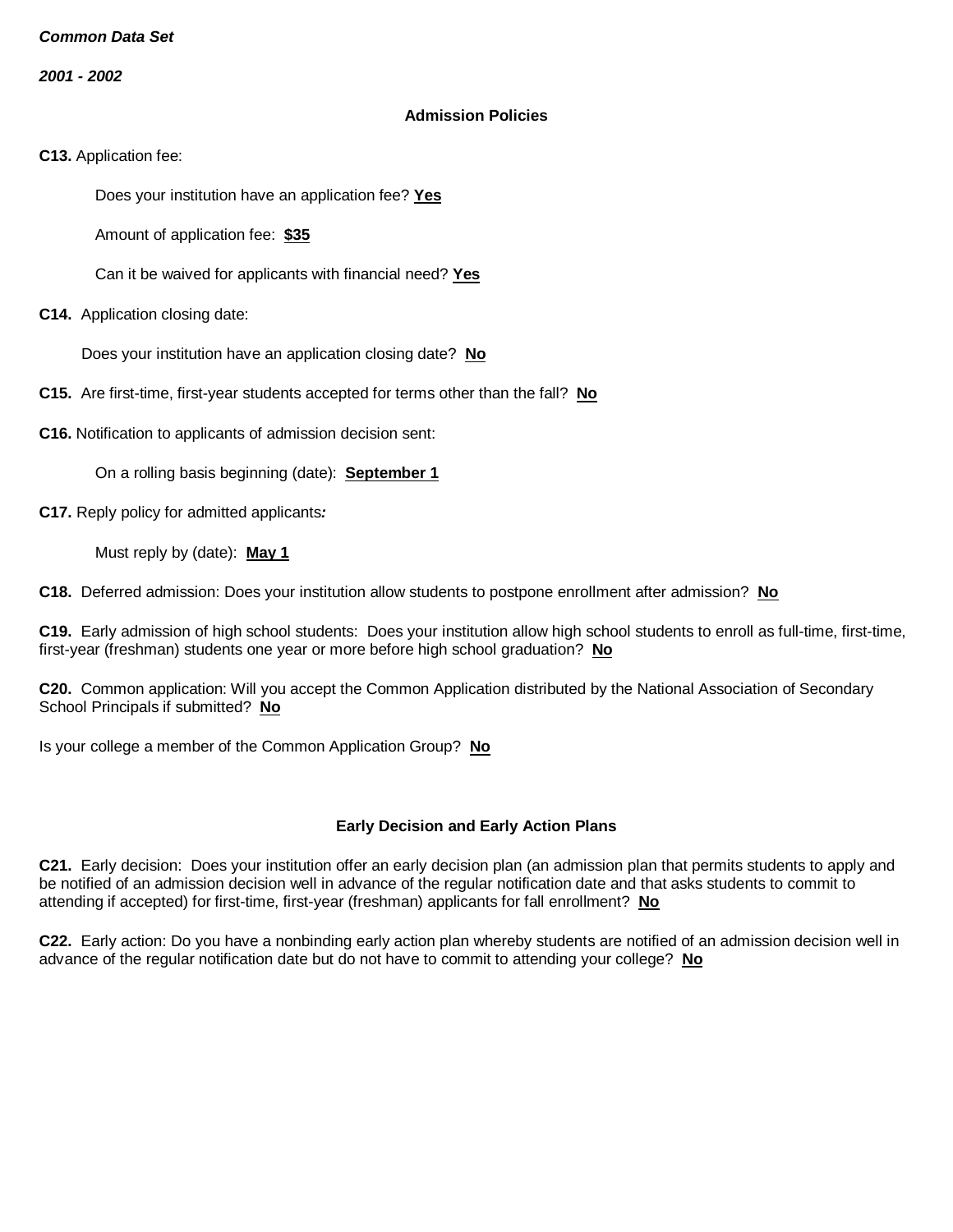*2001 - 2002*

# *D. Transfer Admission*

## **Fall Applicants**

**D1.** Does your institution enroll transfer students? **Yes**

If yes, may transfer students earn advanced standing credit by transferring credits earned from course work completed at other colleges/universities? **Yes**

**D2.** Provide the number of students who applied, were admitted, and enrolled as degree-seeking transfer students in fall 2001.

|       | <b>Applicants</b> | <b>Admitted</b><br><b>Applicants</b> | <b>Enrolled</b><br><b>Applicants</b> |
|-------|-------------------|--------------------------------------|--------------------------------------|
| Men   | 158               | 94                                   | 79                                   |
| Women | 11                | h                                    |                                      |
| Total | 169               | 99                                   | 80                                   |

## **Application for Admission**

**D3.** Indicate terms for which transfers may enroll: **Fall**

**D4.** Must a transfer applicant have a minimum number of credits completed or else must apply as an entering freshman? **Yes**

If yes, what is the minimum number of credits and the unit of measure? **24 semester hours**

**D5.** Indicate all items required of transfer students to apply for admission:

|                                                         | <b>Required of</b><br>All | Recommended<br>of All | Recommended<br>of Some | <b>Required of</b><br><b>Some</b> | Not required |
|---------------------------------------------------------|---------------------------|-----------------------|------------------------|-----------------------------------|--------------|
| High school transcript                                  | X                         |                       |                        |                                   |              |
| College transcript(s)                                   | X                         |                       |                        |                                   |              |
| Essay or personal statement                             |                           |                       |                        |                                   | X            |
| Interview                                               |                           | X                     |                        |                                   |              |
| Standardized test scores                                | X                         |                       |                        |                                   |              |
| Statement of good standing<br>from prior institution(s) | X                         |                       |                        |                                   |              |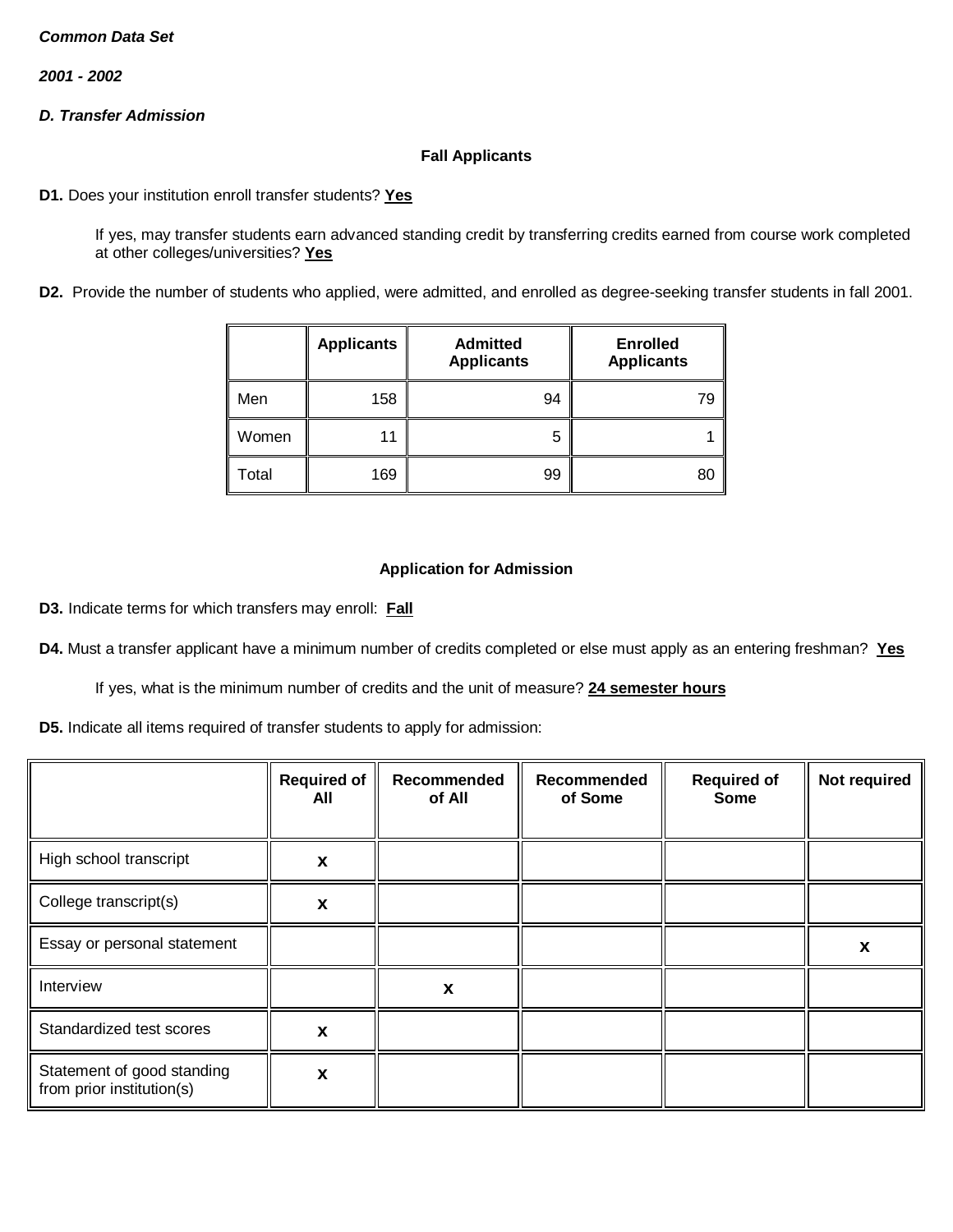*2001 - 2002*

**D6.** If a minimum high school grade point average is required of transfer applicants, specify: **2.00** (on a 4.00 scale)

**D7**. If a minimum college grade point average is required of transfer applicants, specify: **2.00** (on a 4.00 scale)

**D8**. List any other application requirements specific to transfer applicants: (none)

**D9.** List application priority, closing, notification, and candidate reply dates for transfer students. If applications are reviewed on a continuous or rolling basis, place a check mark in the "Rolling admission" column.

|        | <b>Priority Date</b> | <b>Closing Date</b> | <b>Notification</b><br>Date | <b>Reply Date</b> | <b>Rolling</b><br><b>Admission</b> |
|--------|----------------------|---------------------|-----------------------------|-------------------|------------------------------------|
| Fall   |                      |                     |                             |                   | X                                  |
| Winter |                      |                     |                             |                   | X                                  |
| Spring |                      |                     |                             |                   | X                                  |
| Summer |                      |                     |                             |                   | X                                  |

**D10.** Does an open admission policy, if reported, apply to transfer students? **No**

**D11**. Describe additional requirements for transfer admission, if applicable: (none)

## **Transfer Credit Policies**

**D12.** Report the lowest grade earned for any course that may be transferred for credit: **C**

**D13.** Maximum number of credits or courses that may be transferred from a two-year institution:

Number \_\_\_\_\_\_ Unit type \_\_\_\_\_\_\_\_\_\_

**D14.** Maximum number of credits or courses that may be transferred from a four-year institution:

Number \_\_\_\_\_\_\_\_ Unit type \_\_\_\_\_\_\_\_\_\_\_\_\_\_

- **D15.** Minimum number of credits that transfers must complete at your institution to earn an associate degree: **N/A**
- **D16.** Minimum number of credits that transfers must complete at your institution to earn a bachelor's degree: **(see D17)**
- **D17.** Describe other transfer credit policies:

#### **1. A transfer student must have completed a minimum of two semesters as a full-time student (minimum 12 hours each semester) maintaining a GPR of 2.0 (on a 4.0 scale).**

# **2. Students are required to earn at The Citadel a minimum of one-half the semester hours prescribed for their major course of study.**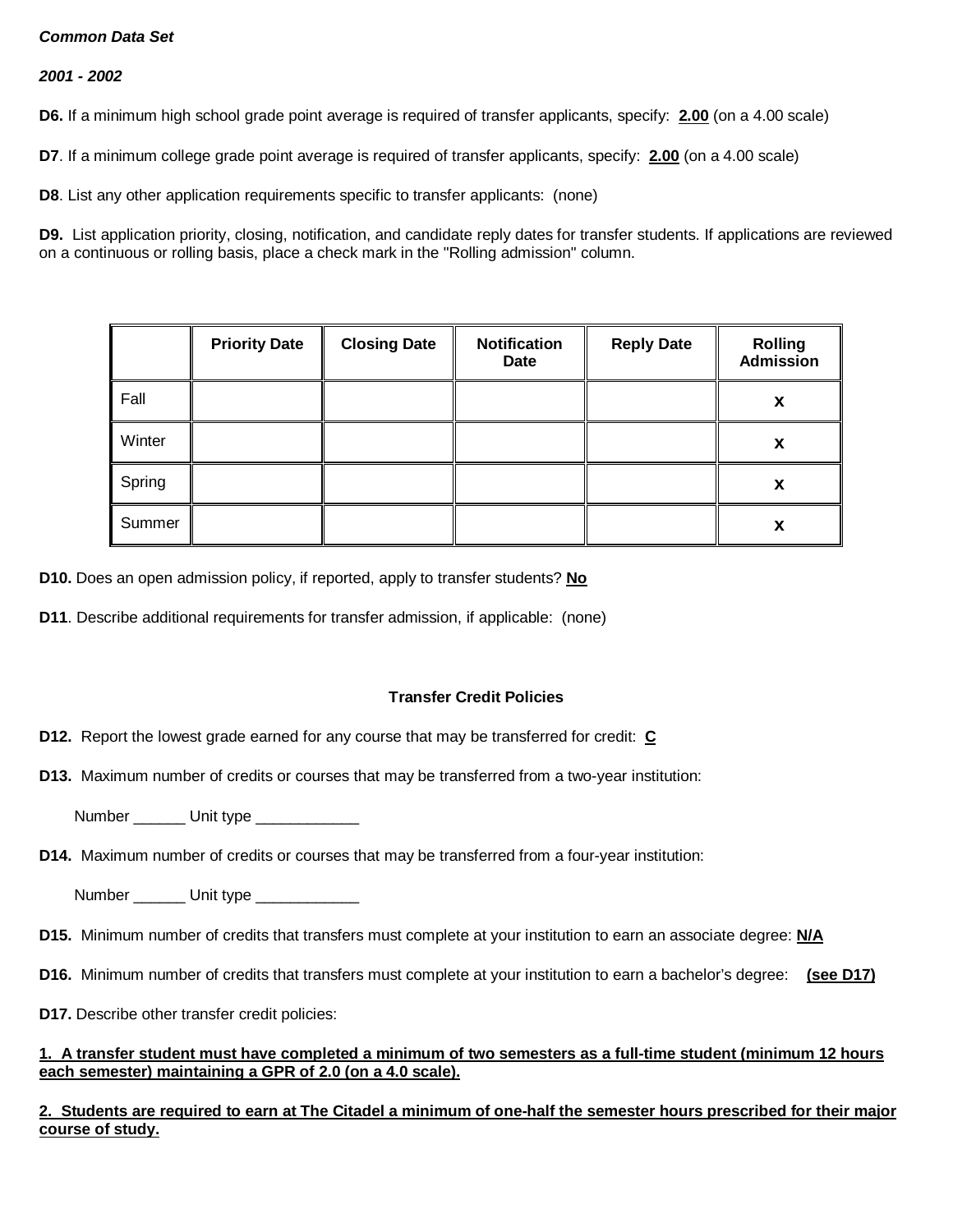*2001 - 2002*

## *E. Academic Offerings and Policies*

**E1.** Special study options: Identify those programs available at your institution. Refer to the glossary for definitions.

Double major

English as a Second Language (ESL)

Cross-registration

Honors program

Independent study

Internships

Study abroad

Social science

Teacher certification program

**E3.** Areas in which all or most students are required to complete some course work prior to graduation:

English (including composition) Foreign languages **History** Other: ROTC **Mathematics** Sciences (biological or physical)

**Library Collections**

Report the number of holdings. Refer to the most recent Academic Libraries Survey for corresponding equivalents.

**E4.** Books, serial backfiles, electronic documents, and government documents (titles) that are accessible through the library's catalog **228,861**

- **E5.** Current serial subscriptions (paper, microform): **1,336**
- **E6.** Microforms (units) : **1,136,186**
- **E7.** Audiovisual materials (units): **3,922**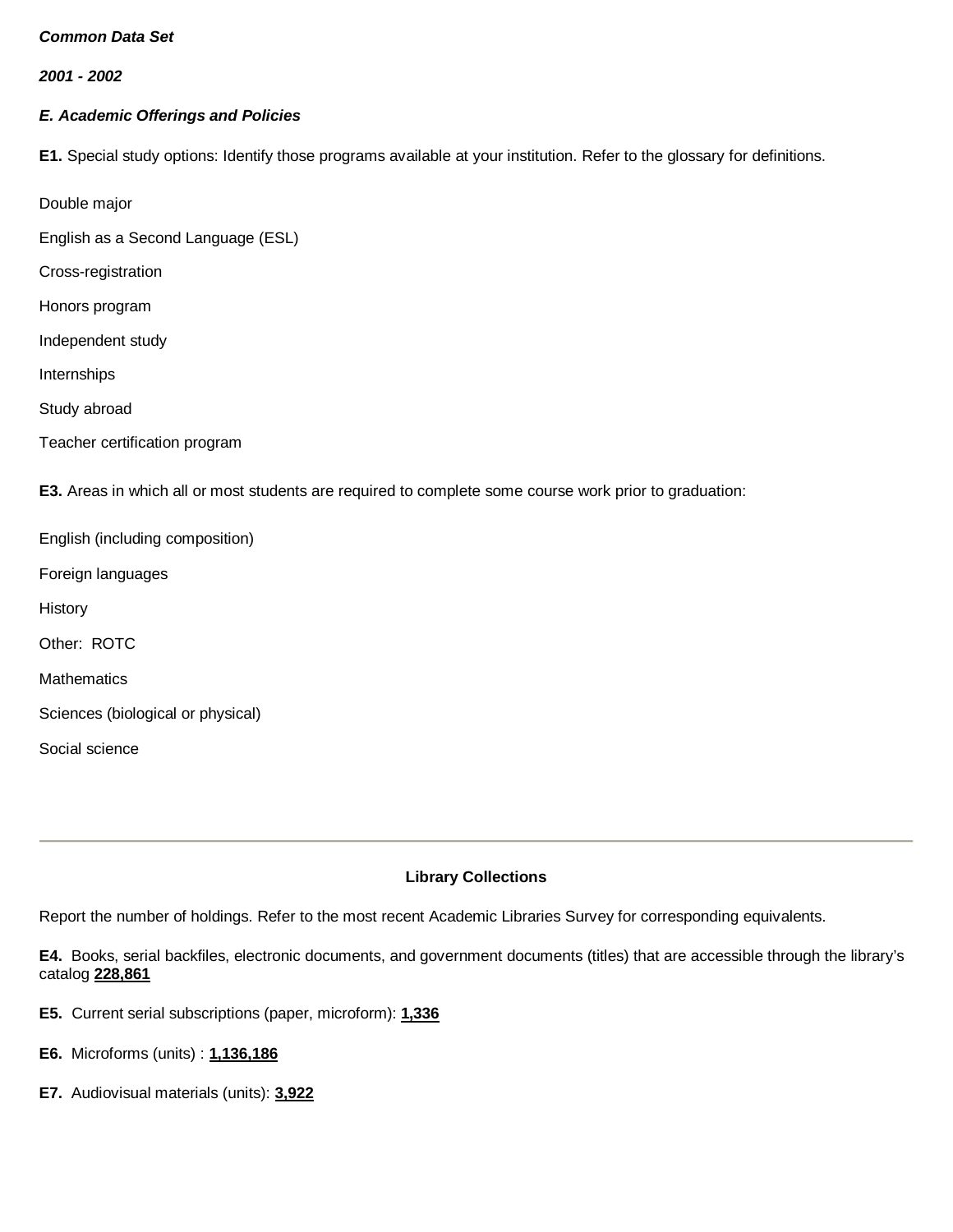*2001 - 2002*

# *F. Student Life*

**F1.** Percentages of first-time, first-year (freshman) students and all degree-seeking undergraduates enrolled in fall 2001 who fit the following categories:

|                                                                                 | First-time, first-year<br>(freshman) students | <b>Undergraduates</b> |
|---------------------------------------------------------------------------------|-----------------------------------------------|-----------------------|
| Percent who are from out of state (exclude international/nonresident<br>aliens) | 56.2%                                         | 51.5%                 |
| Percent of men who join fraternities                                            | N/A                                           | M/A                   |
| Percent of women who join sororities                                            | N/A                                           | N/A                   |
| Percent who live in college-owned, -operated, or -affiliated housing            | <u>100%</u>                                   | <u>100%</u>           |
| Percent who live off campus or commute                                          | M/A                                           | M/A                   |
| Percent of students age 25 and older                                            | $0.4\%$                                       | 4.7%                  |
| Average age of full-time students                                               | <u>18</u>                                     | 20                    |
| Average age of all students (full- and part-time)                               | 18                                            | 20                    |

**F2.** Activities offered: Identify those programs available at your institution.

| Choral groups       | Marching band          | <b>Student government</b> |
|---------------------|------------------------|---------------------------|
| <b>Concert band</b> | <b>Music ensembles</b> | <b>Student newspaper</b>  |
| Drama/theater       | Pep band               | Yearbook                  |

**Literary magazine**

**F3.** ROTC (program offered in cooperation with Reserve Officers Training Corps)

Army ROTC is offered: **On campus.**

Naval ROTC is offered: **On campus.**

Air Force ROTC is offered: **On campus.**

**F4.** Housing: Check all types of college-owned, -operated, or -affiliated housing available for undergraduates at your institution. **Coed dorms**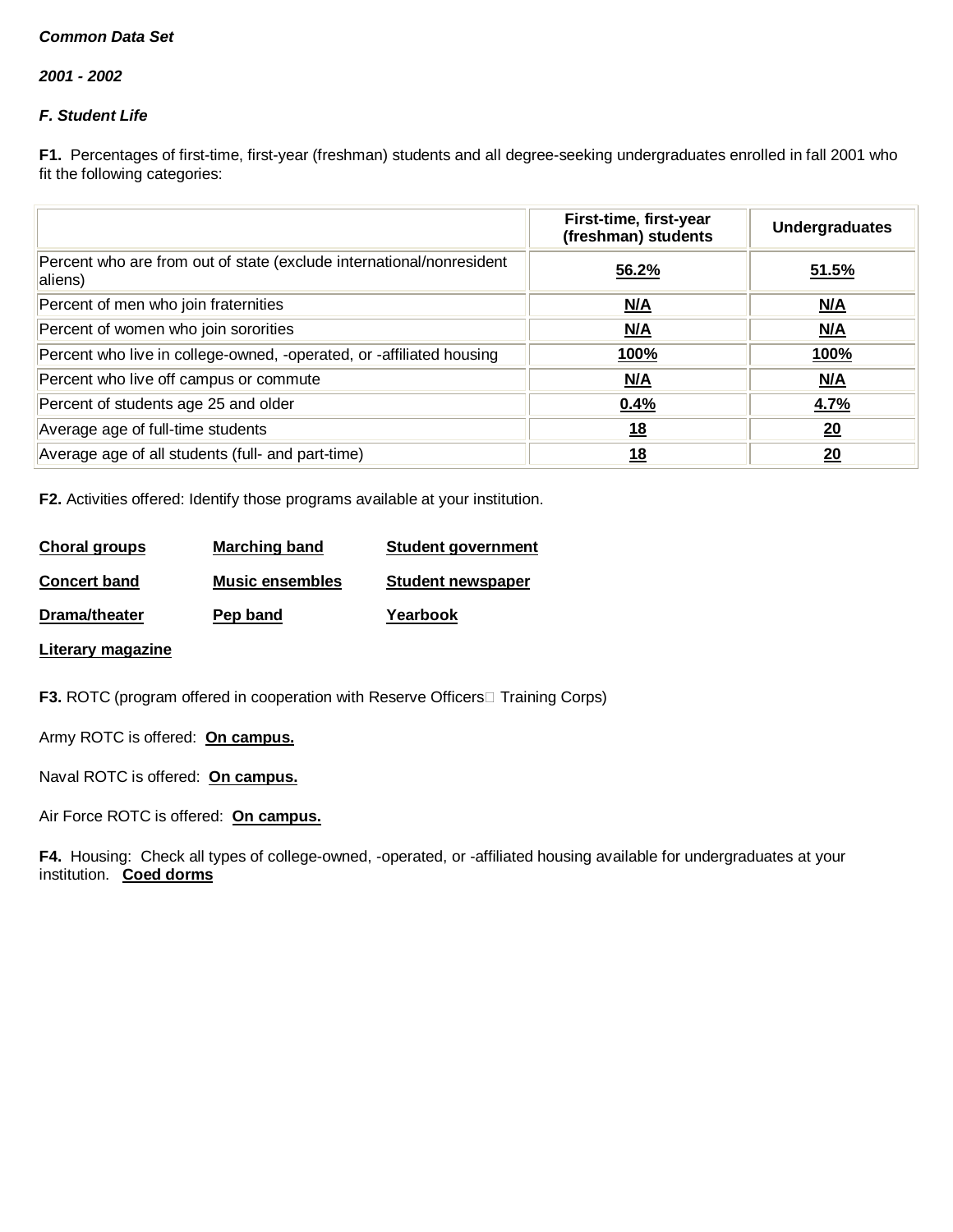*2001 - 2002*

### *G. Annual Expenses*

Provide 2002-2003 academic year costs for the following categories that are applicable to your institution.

**G1.** Undergraduate full-time tuition, required fees, room and board:

List the typical tuition, required fees, and room and board for a full-time undergraduate student for the FULL 2002-2003 academic year. A full academic year refers to the period of time generally extending from September to June; usually equated to two semesters or trimesters, three quarters, or the period covered by a four-one-four plan. Room and board is defined as double occupancy and 19 meals per week or the maximum meal plan. Required fees include only charges that all full-time students must pay that are *not* included in tuition (e.g., registration, health, or activity fees.) Do *not* include optional fees (e.g., parking, laboratory use).

|                                                                                                         | <b>FIRST-YEAR</b> | <b>UNDERGRADUATES</b> |  |  |  |  |  |  |
|---------------------------------------------------------------------------------------------------------|-------------------|-----------------------|--|--|--|--|--|--|
| <b>Required Tuition &amp; Fees:</b>                                                                     |                   |                       |  |  |  |  |  |  |
| PUBLIC INSTITUTIONS In-district:                                                                        | \$4,067           | \$4,067               |  |  |  |  |  |  |
| In-state (out-of-district):                                                                             | \$4,067           | \$4,067               |  |  |  |  |  |  |
| Out-of-state:                                                                                           | \$11,538          | \$11,538              |  |  |  |  |  |  |
| <b>NONRESIDENT ALIENS:</b>                                                                              | \$11,538          | \$11,538              |  |  |  |  |  |  |
|                                                                                                         |                   |                       |  |  |  |  |  |  |
| ROOM AND BOARD: (on-campus)                                                                             | \$4,575           | \$4,575               |  |  |  |  |  |  |
| • Students in the Corps of Cadets are required to pay \$879 in fees unique to The Citadel which include |                   |                       |  |  |  |  |  |  |

**laundry and dry cleaning charges and infirmary fees. In addition, freshmen pay a \$4,780 deposit and upperclassmen pay a \$1,520 deposit for uniforms, books, and supplies.**

**G2.** Number of credits per term a student can take for the stated full-time tuition **12 minimum**

**G3.** Do tuition and fees vary by year of study (e.g., sophomore, junior, senior)? **No**

**G5.** Provide the estimated expenses for a typical full-time undergraduate student:

|                     | <b>Residents</b> | <b>Commuters (living at home)</b> | <b>Commuters (not living at home)</b> |
|---------------------|------------------|-----------------------------------|---------------------------------------|
| Books and supplies: |                  |                                   |                                       |
| Room only:          |                  |                                   |                                       |
| Board only:         |                  |                                   |                                       |
| Transportation:     |                  |                                   |                                       |
| Other expenses:     |                  |                                   |                                       |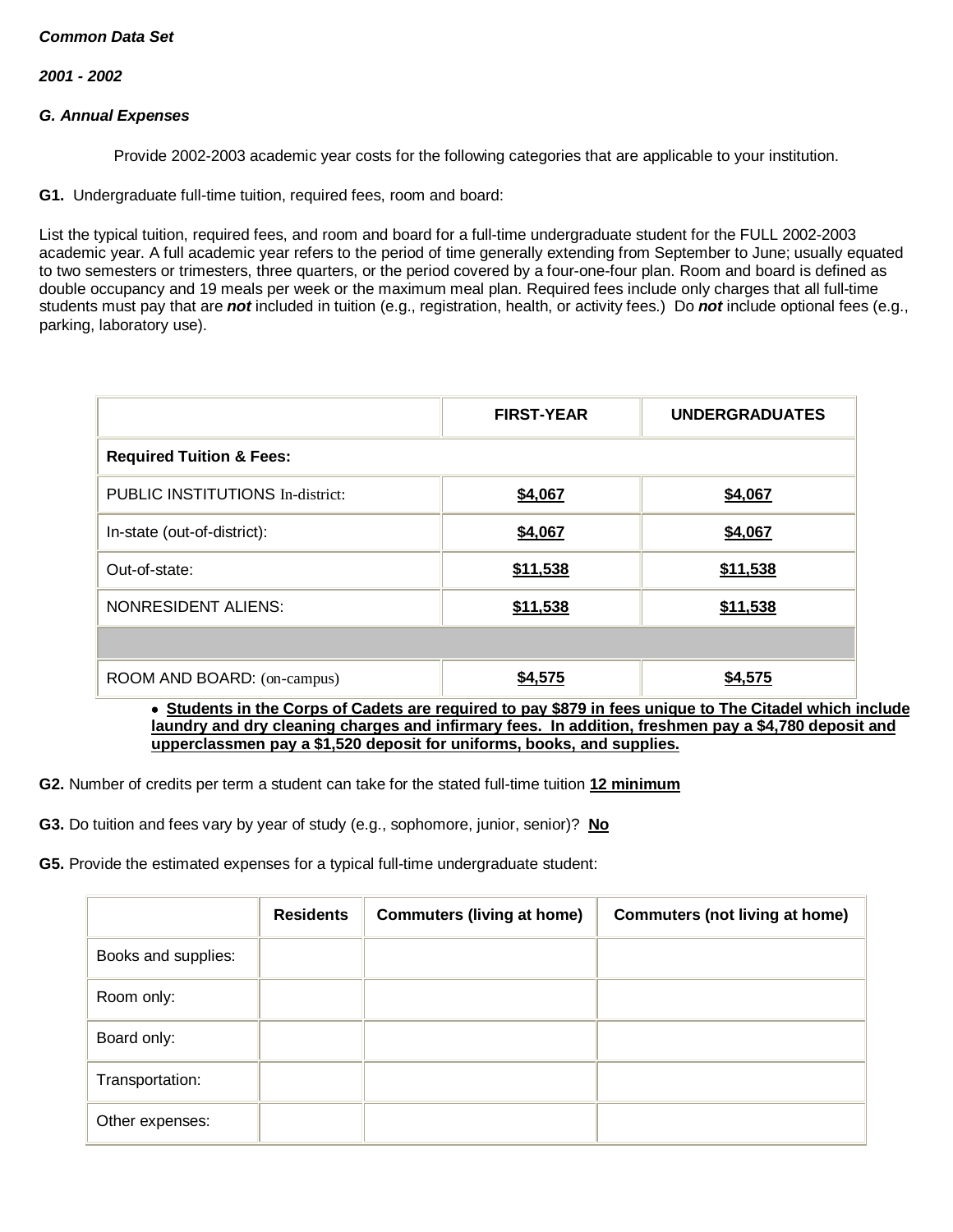*2001 - 2002*

**G6.** Undergraduate per-credit-hour charges:

| PUBLIC INSTITUTIONS In-district: | \$157 |
|----------------------------------|-------|
| In-state (out-of-district):      | \$157 |
| Out-of-state:                    | \$316 |
| NONRESIDENT ALIENS:              | \$316 |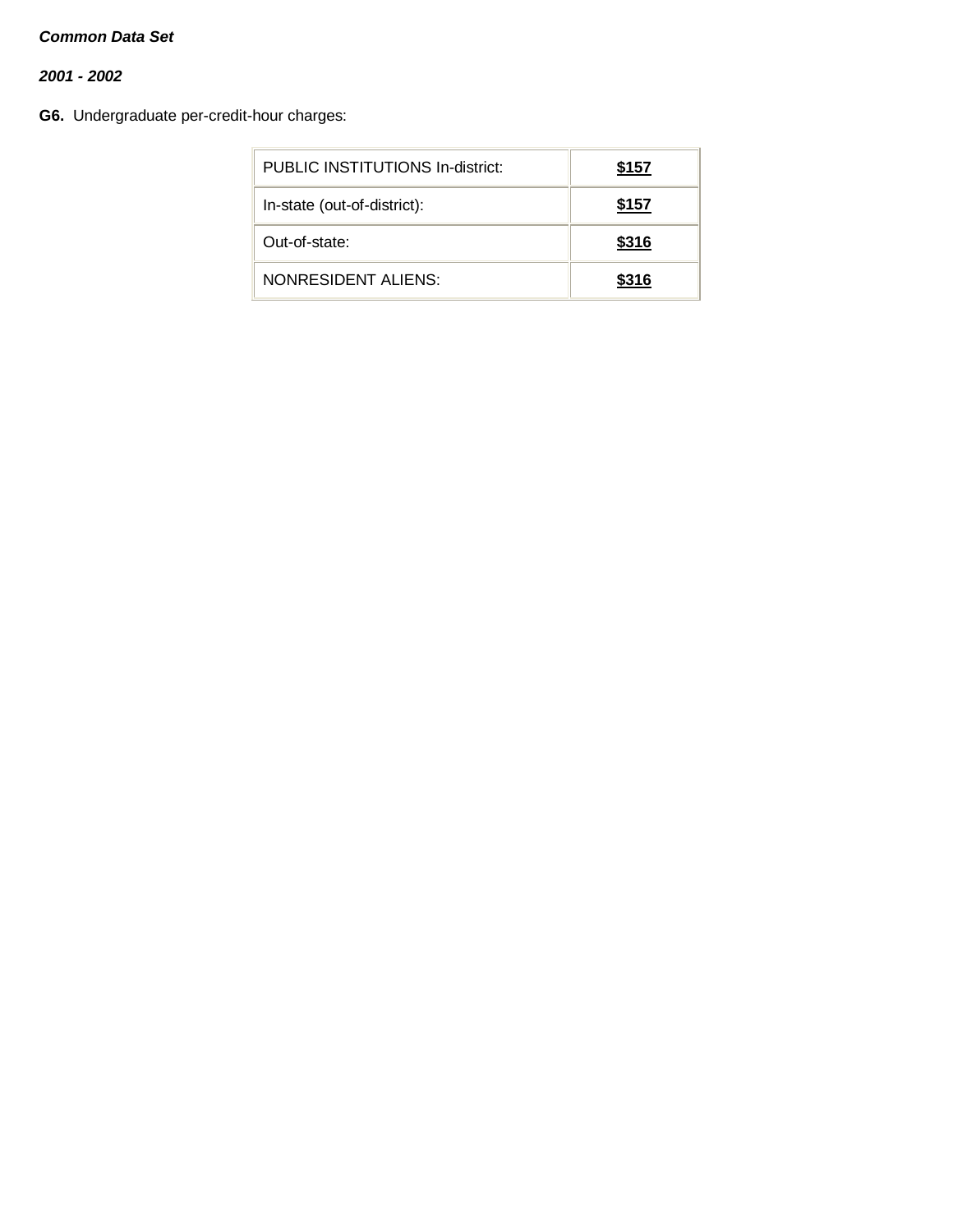# *H. Financial Aid*

### **Aid Awarded to Enrolled Undergraduates**

**H1.** Enter total dollar amounts awarded to full-time and less than full-time degree-seeking undergraduates (using the same cohort reported in CDS Question B1, "total degree-seeking" undergraduates) in the following categories. Include aid awarded to international students (i.e., those not qualifying for federal aid). Aid that is non-need-based but that was used to meet need should be reported in the need-based aid columns. (For a suggested order of precedence in assigning categories of aid to cover need, see the entry for "non-need-based gift aid" on the last page of the definitions section.)

Indicate the academic year for which data are reported for items H1, H2, H2A, and H6 below:

|                                                                                                                                                                                           | Need-based  | Non-need-based |
|-------------------------------------------------------------------------------------------------------------------------------------------------------------------------------------------|-------------|----------------|
|                                                                                                                                                                                           | \$          | \$             |
| <b>Scholarships/Grants</b>                                                                                                                                                                |             |                |
| Federal                                                                                                                                                                                   | 807,550     |                |
| <b>State</b>                                                                                                                                                                              | 121,450     | 687,670        |
| Institutional (endowment, alumni, or other institutional<br>awards) and external funds awarded by the college<br>excluding athletic aid and tuition waivers (which are<br>reported below) | 1,356,000   | 1,500,000      |
| Scholarships/grants from external sources (e.g.,<br>Kiwanis, National Merit) not awarded by the college                                                                                   | $\mathbf 0$ | 2,595,106      |
| <b>Total Scholarships/Grants</b>                                                                                                                                                          | 2,285,000   | 4,782,776      |
| Self-Help                                                                                                                                                                                 |             |                |
| Student loans from all sources (excluding parent loans)                                                                                                                                   | 2,718,033   | 3,049,000      |
| <b>Federal Work-Study</b>                                                                                                                                                                 | 50,000      |                |
| State and other work-study/employment                                                                                                                                                     | $\Omega$    | $\Omega$       |
| <b>Total Self-Help</b>                                                                                                                                                                    | 2,768,033   | 3,049,000      |
| <b>Parent Loans</b>                                                                                                                                                                       | 0           | 4,903,415      |
| <b>Tuition Waivers</b>                                                                                                                                                                    | 0           | $\bf{0}$       |
| <b>Athletic Awards</b>                                                                                                                                                                    | 0           | 1,856,016      |

#### **2001-2002 estimated**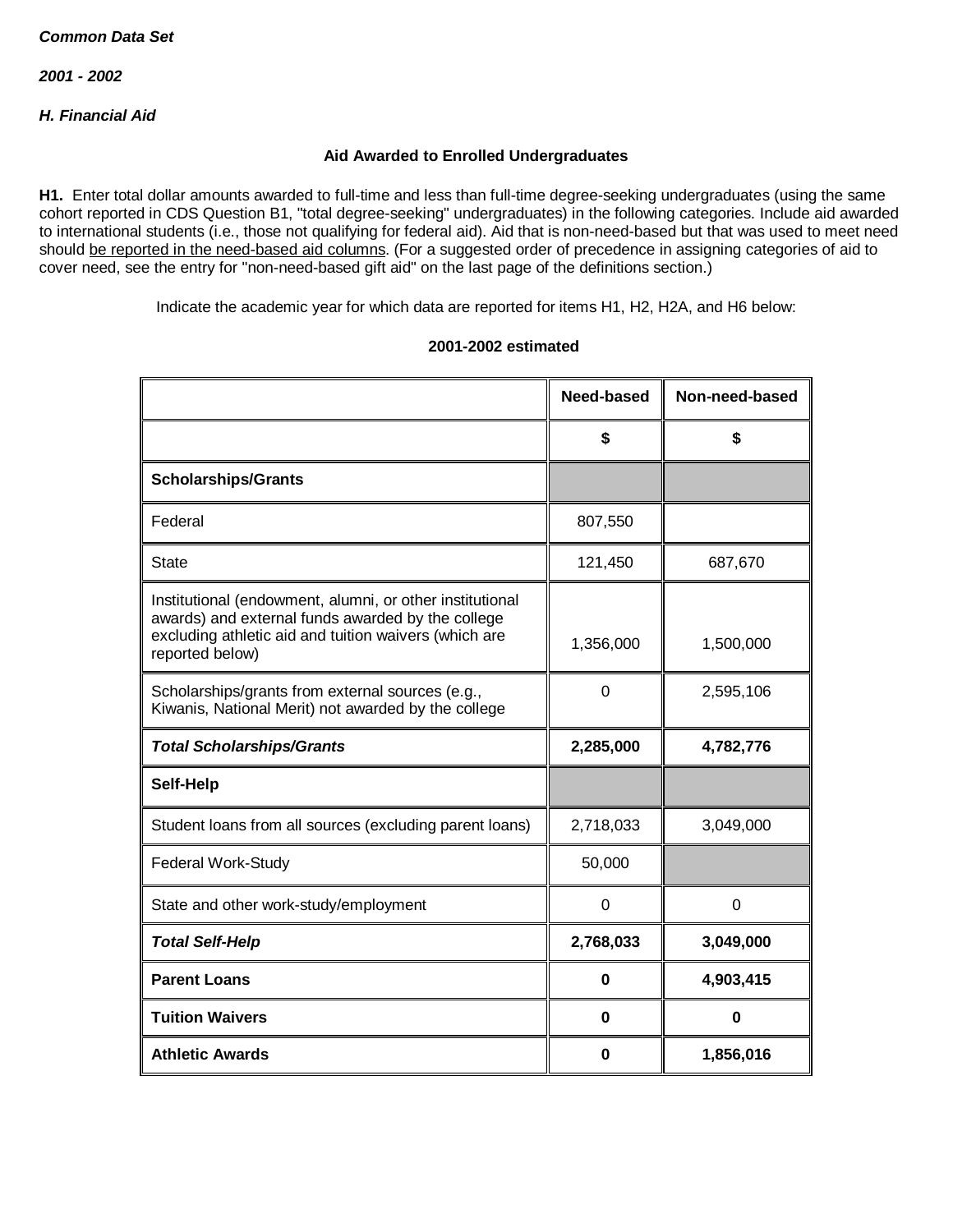#### *2001 - 2002*

**H2.** Number of Enrolled Students Receiving Aid: List the number of degree-seeking full-time and less-than-full-time undergraduates who applied for and received financial aid. Aid that is non-need-based but that was used to meet need should be counted as need-based aid. Numbers should reflect the cohort receiving the dollars reported in H1. Note: In the chart below, students may be counted in more than one row, and full-time freshmen should also be counted as full-time undergraduates.

|                                                                                                                                                                                                                              | <b>First-time</b><br><b>Full-time</b><br><b>Freshmen</b> | <b>Full-time</b><br><b>Undergrad</b><br>(Incl. Fresh) | <b>Less Than</b><br><b>Full-time</b><br><b>Undergrad</b> |
|------------------------------------------------------------------------------------------------------------------------------------------------------------------------------------------------------------------------------|----------------------------------------------------------|-------------------------------------------------------|----------------------------------------------------------|
| a) Number of degree-seeking undergraduate students (CDS Item B1 if<br>reporting on Fall 2001 cohort)                                                                                                                         | 570                                                      | 2,013                                                 |                                                          |
| b) Number of students in line a who were financial aid applicants (include<br>applicants for all types of aid)                                                                                                               | 437                                                      | 1,224                                                 |                                                          |
| c) Number of students in line <b>b</b> who were determined to have financial need                                                                                                                                            | 290                                                      | 862                                                   |                                                          |
| d) Number of students in line c who received any financial aid                                                                                                                                                               | 278                                                      | 841                                                   |                                                          |
| e) Number of students in line d who received any need-based gift aid                                                                                                                                                         | 171                                                      | 626                                                   |                                                          |
| f) Number of students in line d who received any need-based self-help aid                                                                                                                                                    | 207                                                      | 511                                                   |                                                          |
| g) Number of students in line d who received any non-need-based gift aid                                                                                                                                                     | 198                                                      | 545                                                   |                                                          |
| h) Number of students in line d whose need was fully met (exclude PLUS<br>loans, unsubsidized loans, and private alternative loans)                                                                                          | 116                                                      | 462                                                   |                                                          |
| i) On average, the percentage of need that was met of students who received<br>any need-based aid. Exclude any resources that were awarded to replace EFC<br>(PLUS loans, unsubsidized loans, and private alternative loans) | 80%                                                      | 72%                                                   |                                                          |
| j) The average financial aid package of those in line d. Exclude any resources<br>that were awarded to replace EFC (PLUS loans, unsubsidized loans, and<br>private alternative loans)                                        | \$3,968                                                  | \$5,097                                               |                                                          |
| k) Average need-based gift award of those in line e                                                                                                                                                                          | \$6,163                                                  | \$6,565                                               |                                                          |
| I) Average need-based self-help award (excluding PLUS loans, unsubsidized<br>loans, and private alternative loans) of those in line f                                                                                        | \$2,532                                                  | \$3,422                                               |                                                          |
| m) Average need-based loan (excluding PLUS loans, unsubsidized loans, and<br>private alternative loans) of those in line f who received a need-based loan                                                                    | \$2,532                                                  | \$3,422                                               |                                                          |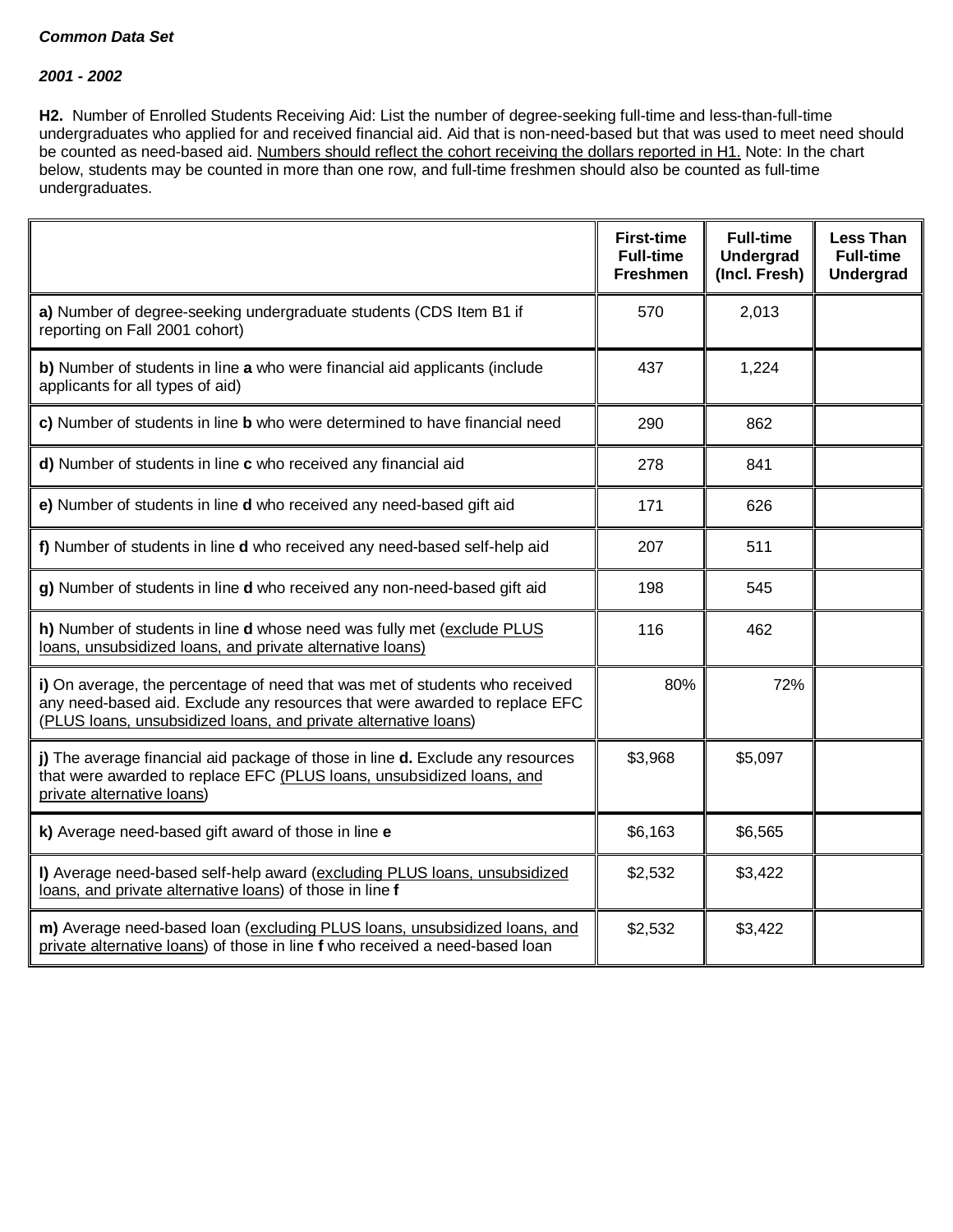#### *2001 - 2002*

**H2A.** Number of Enrolled Students Receiving Non-need-based Grants and Scholarships: List the number of degree-seeking full-time and less-than-full-time undergraduates who had no financial need and who received non-need-based gift aid. Numbers should reflect the cohort receiving the dollars reported in H1. Note: In the chart below, students may be counted in more than one row, and full-time freshmen should also be counted as full-time undergraduates.

|                                                                                                                                                                         | <b>First-time</b><br><b>Full-time</b><br><b>Freshmen</b> | <b>Full-time</b><br>Undergrad<br>(Incl. Fresh) | <b>Less Than</b><br><b>Full-time</b><br><b>Undergrad</b> |
|-------------------------------------------------------------------------------------------------------------------------------------------------------------------------|----------------------------------------------------------|------------------------------------------------|----------------------------------------------------------|
| n) Number of students in line a who had no financial need and who received<br>non-need-based gift aid (exclude those receiving athletic awards and tuition<br>benefits) | 38                                                       | 110                                            |                                                          |
| o) Average dollar amount of non-need-based gift aid awarded to students in<br>line <b>n</b>                                                                             | \$15,300                                                 | \$13,500                                       |                                                          |
| p) Number of students in line a who received a non-need-based athletic grant<br>or scholarship                                                                          | 53                                                       | 221                                            |                                                          |
| q) Average dollar amount of non-need-based athletic grants and scholarships<br>awarded to students in line p                                                            | \$10,435                                                 | \$7,692                                        |                                                          |

**H3:** Which needs-analysis methodology does your institution use in awarding institutional aid?

#### **Federal methodology (FM)**

**H4.** Percent of the 2001 undergraduate class who graduated between July 1, 2000 and June 30, 2001 and borrowed through any loan programs (federal, state, subsidized, unsubsidized, private, etc.; exclude parent loans). Include only students who borrowed while enrolled at your institution. **60 %**

**H5.** Average per-borrower cumulative undergraduate indebtedness of those in line H4. Do not include money borrowed at other institutions: **\$13,600**

#### **Aid to Undergraduate Degree-seeking Nonresident Aliens**

(Note: Report numbers and dollar amounts for the same academic year checked in item H1.)

**H6.** Indicate your institution's policy regarding financial aid for undergraduate degree-seeking nonresident aliens: **Collegeadministered non-need-based financial aid is available**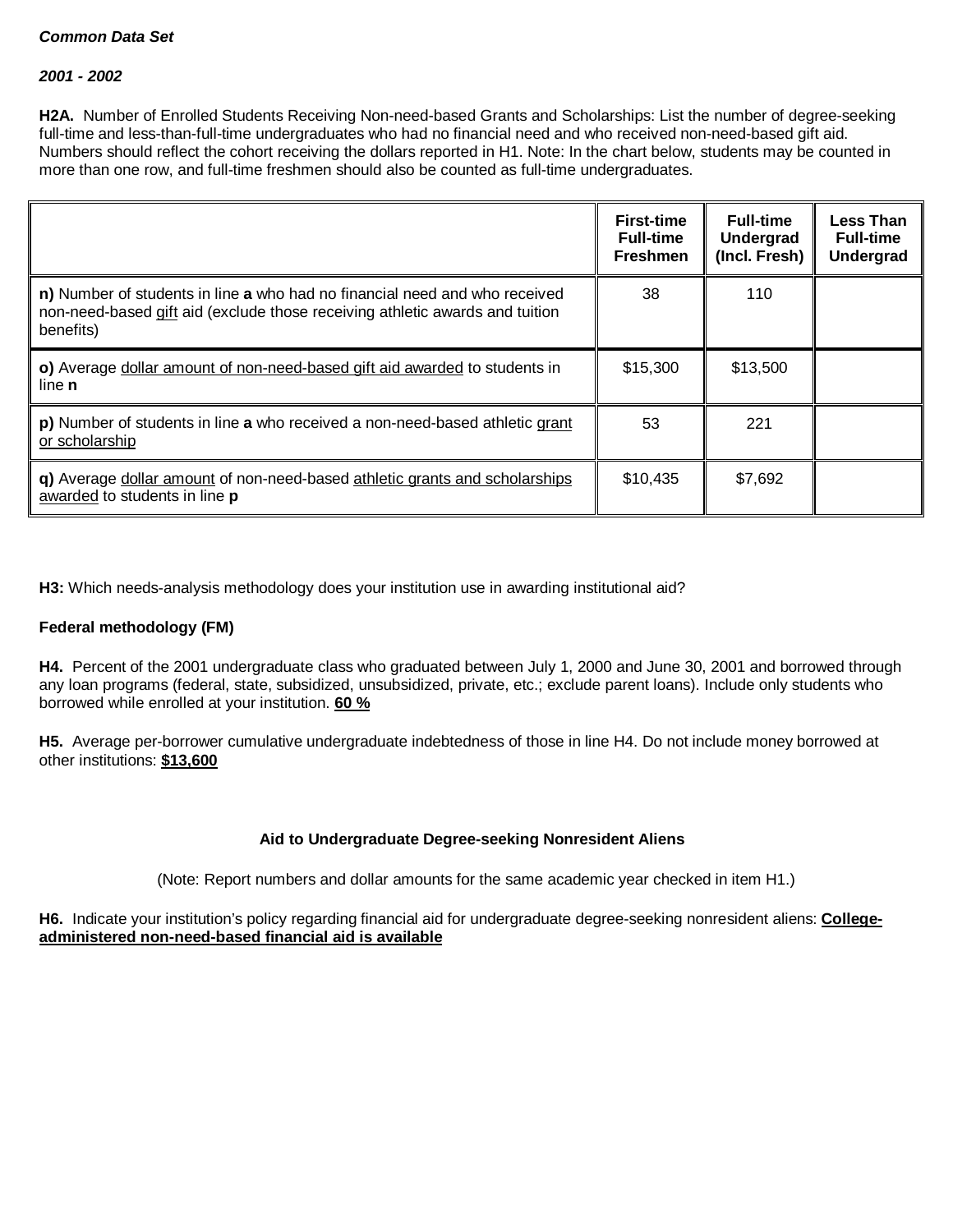*2001 - 2002*

#### **Process for First-Year/Freshman Students**

**H7.** Check off all financial aid forms domestic first-year (freshman) financial aid applicants must submit: **FAFSA**

- **H8.** Check off all financial aid forms nonresident alien first-year financial aid applicants must submit:
- **H9.** Indicate filing dates for first-year (freshman) students:
- Priority date for filing required financial aid forms: **February 15**
- Deadline for filing required financial aid forms: **May 15**
- **H10.** Indicate notification dates for first-year (freshman) students (answer a or b):

Students notified on or about (date): **March 15**

**H11.** Indicate reply dates: **Students must reply within 2 weeks of notification.**

#### **Types of Aid Available**

Please check off all types of aid available to undergraduates at your institution:

**H12.** Loans

## **FEDERAL DIRECT STUDENT LOAN PROGRAM (DIRECT LOAN):**

- **Direct Subsidized Stafford Loans**
- **Direct Unsubsidized Stafford Loans**

**Direct PLUS Loans**

## **Federal Perkins Loans**

## **College/university loans from institutional funds**

#### **H13.** Scholarships and Grants

#### **Need-based:**

**Federal Pell**

**SEOG**

**State scholarships/grants**

**Private scholarships**

**College/university gift aid from institutional funds**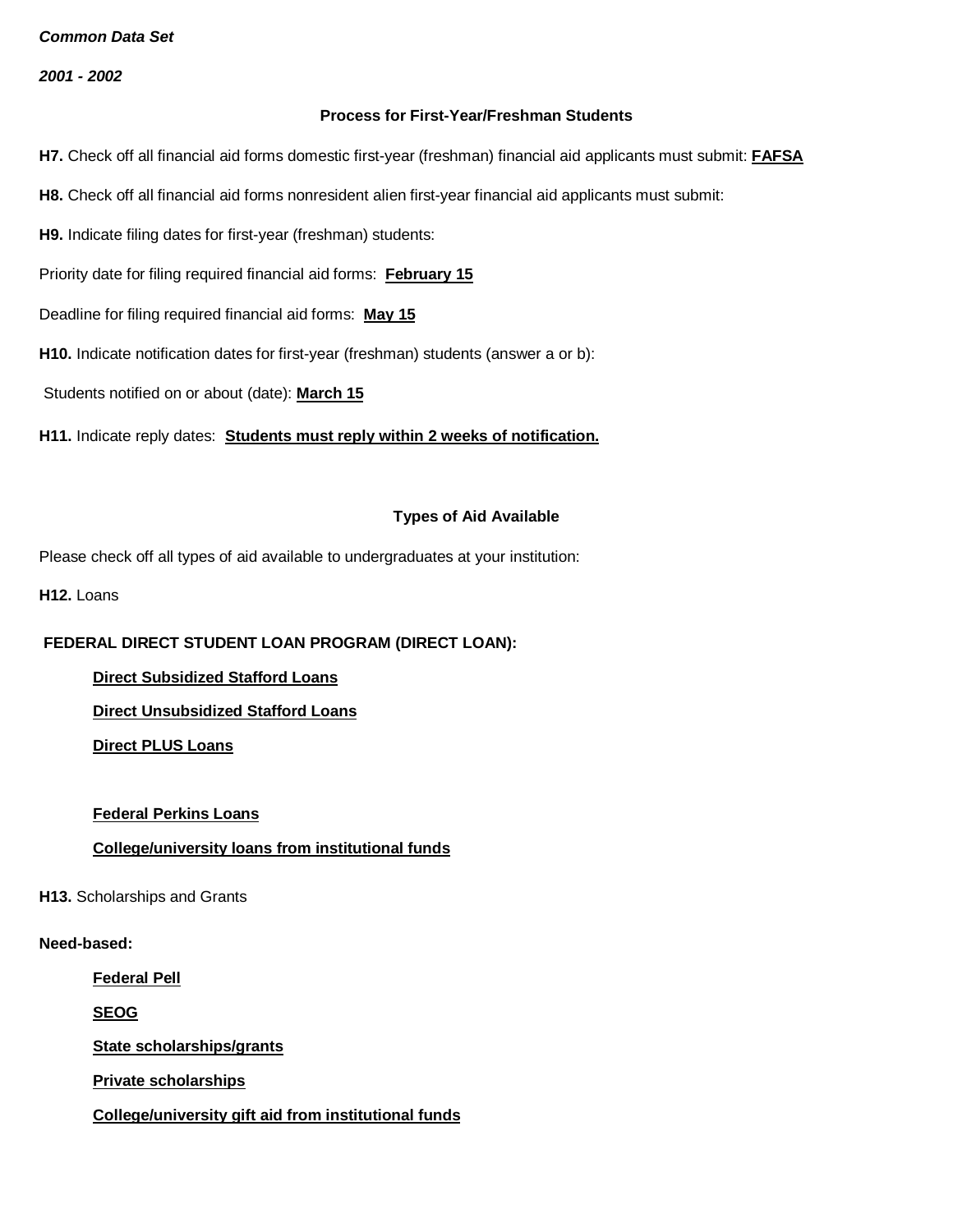# *2001 - 2002*

**H14.** Check off criteria used in awarding institutional aid. Check all that apply.

| Non-need      | Need-based               |                    | Non-need | Need-based               |                          |
|---------------|--------------------------|--------------------|----------|--------------------------|--------------------------|
| v<br><u>^</u> |                          | Academics          | v<br>Λ   | $\underline{\mathsf{X}}$ | Leadership               |
| <u>х</u>      | $\underline{\mathsf{X}}$ | Alumni affiliation |          | <u>x</u>                 | Minority status          |
|               |                          | Art                | <u>x</u> |                          | Music/drama              |
| v<br><u>л</u> |                          | Athletics          |          |                          | Religious affiliation    |
|               |                          | Job skills         | Λ        | <u>x</u>                 | State/district residency |
| <u>л</u>      |                          | <b>ROTC</b>        |          |                          |                          |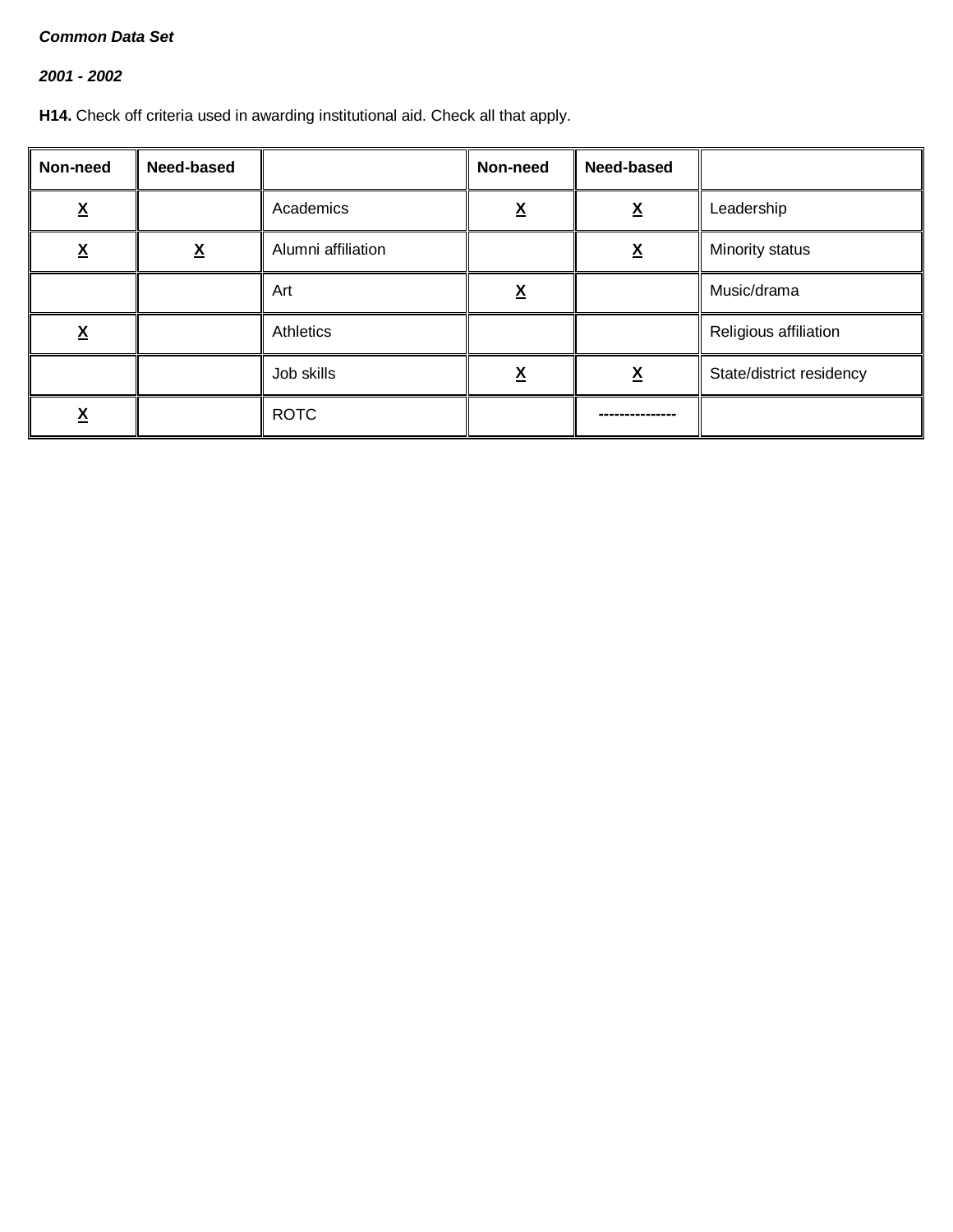*2001 - 2002*

# *I. Instructional Faculty and Class Size*

**1.** Please report number of instructional faculty members in each category for Fall 2001.

|                                                                                                                     | <b>Full-time</b>        | <b>Part-time</b>        | <b>Total</b>            |
|---------------------------------------------------------------------------------------------------------------------|-------------------------|-------------------------|-------------------------|
| a.) Total number of instructional faculty                                                                           | <u>143</u>              | <u>53</u>               | <u>196</u>              |
| b.) Total number who are members of<br>minority groups                                                              | 12                      | $\overline{2}$          | <u> 14</u>              |
| c.) Total number who are women                                                                                      | 35                      | 22                      | <u>57</u>               |
| d.) Total number who are men                                                                                        | <b>108</b>              | 31                      | <b>139</b>              |
| e.) Total number who are nonresident<br>aliens (international)                                                      | $\overline{\mathbf{0}}$ | $\overline{\mathbf{0}}$ | $\overline{\mathbf{0}}$ |
| f.) Total number with doctorate, first<br>professional, or other terminal degree                                    | 137                     | 25                      | <u>162</u>              |
| g.) Total number whose highest degree is<br>a master's but not a terminal master's                                  | $6\overline{6}$         | 27                      | 33                      |
| h.) Total number whose highest degree is<br>a bachelor's                                                            | $\overline{\mathbf{0}}$ | <u>1</u>                | <u>1</u>                |
| i.) Total number whose highest degree is<br>unknown or other (Note: Items f, g, h, and<br>i must sum up to item a.) | 0                       | <u>0</u>                | $\overline{\mathbf{0}}$ |

## **2.** Student to Faculty Ratio

Report the Fall 2001 ratio of full-time equivalent students (full-time plus 1/3 part time) to full-time equivalent instructional faculty (full time plus 1/3 part time). In the ratio calculations, exclude both faculty and students in stand-alone graduate or professional programs such as medicine, law, veterinary, dentistry, social work, business, or public health in which faculty teach virtually only graduate level students. Do not count undergraduate or graduate student teaching assistants as faculty.

Fall 2001 Student to Faculty ratio: **15** to 1.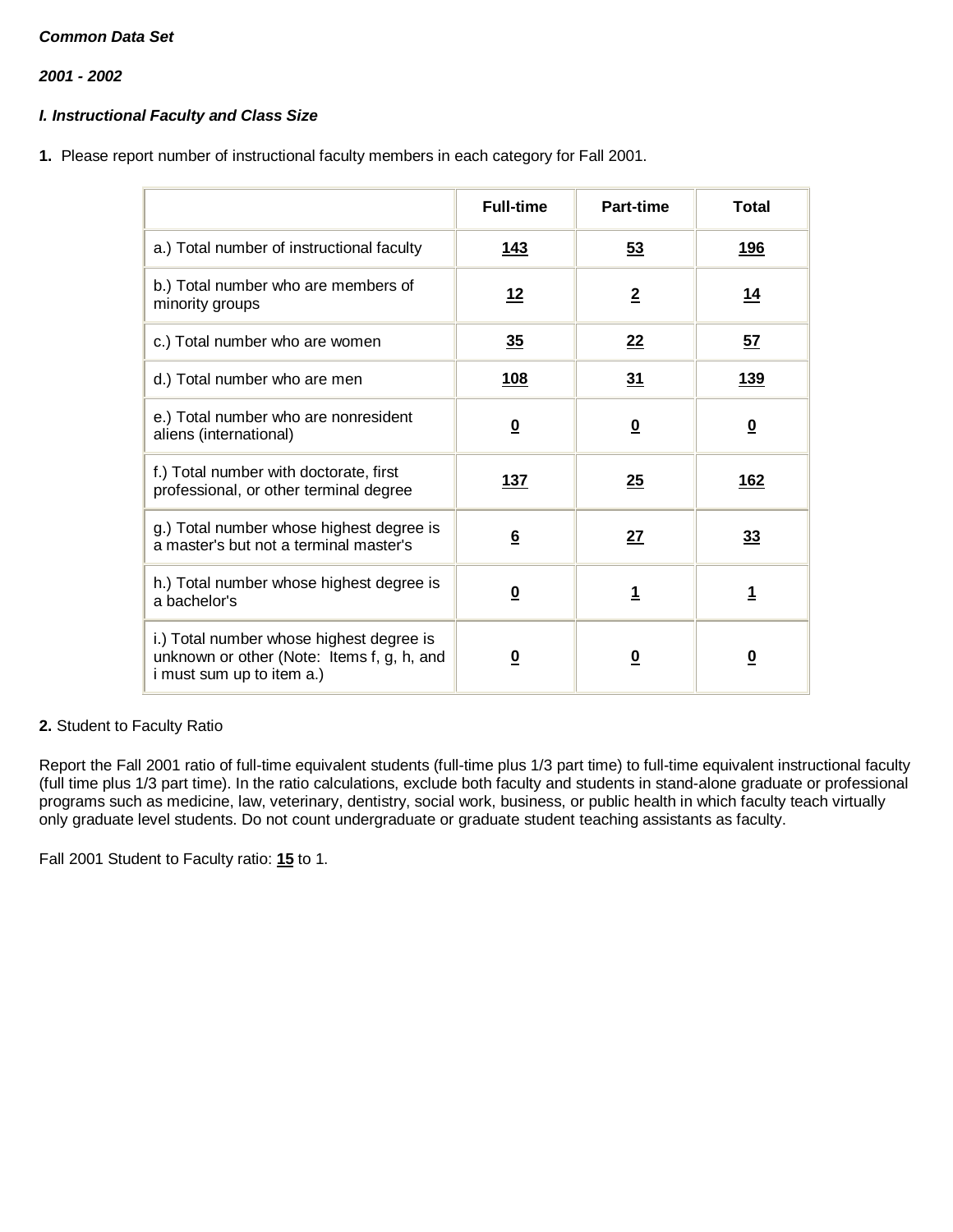## *2001 - 2002*

### **3.** Undergraduate Class Size

In the table below, please use the following definitions to report information about the size of classes and class sections offered in the Fall 2001 term.

*Class Sections:* A class section is an organized course offered for credit, identified by discipline and number, meeting at a stated time or times in a classroom or similar setting, and not a subsection such as a laboratory or discussion session. Undergraduate class sections are defined as any sections in which at least one degree-seeking undergraduate student is enrolled for credit. Exclude distance learning classes and noncredit classes and individual instruction such as dissertation or thesis research, music instruction, or one-to-one readings. Exclude students in independent study, co-operative programs, internships, foreign language taped tutor sessions, practicums, and all students in one-on-one classes. Each class section should be counted only once and should not be duplicated because of course catalog cross-listings.

*Class Subsections:* A class subsection includes any subsection of a course, such as laboratory, recitation, and discussion subsections that are supplementary in nature and are scheduled to meet separately from the lecture portion of the course. Undergraduate subsections are defined as any subsections of courses in which degree-seeking undergraduate students enrolled for credit. As above, exclude noncredit classes and individual instruction such as dissertation or thesis research, music instruction, or one-to-one readings. Each class subsection should be counted only once and should not be duplicated because of cross-listings.

Using the above definitions, please report for each of the following class-size intervals the number of *class sections* and *class subsections* offered in Fall 2001. For example, a lecture class with 800 students who met at another time in 40 separate labs with 20 students should be counted once in the "100+" column in the class section column and 40 times under the "20-29" column of the class subsections table.

#### **Number of Class Sections with Undergraduates Enrolled**

|                                      | $2 - 9$ | $10 - 19$  | 20-29      | 30-39          | 40-49                    | 50-99                   | $100+$                  | Total      |
|--------------------------------------|---------|------------|------------|----------------|--------------------------|-------------------------|-------------------------|------------|
| <b>CLASS</b><br><b>SECTIONS</b>      | 93      | <u>132</u> | <u>192</u> | 113            | 25                       | 12                      | $\overline{\mathbf{0}}$ | <u>567</u> |
|                                      | $2 - 9$ | $10 - 19$  | 20-29      | 30-39          | 40-49                    | 50-99                   | $100+$                  | Total      |
| <b>CLASS SUB-</b><br><b>SECTIONS</b> | 21      | 43         | <u>49</u>  | $\overline{2}$ | $\underline{\mathbf{0}}$ | $\overline{\mathbf{0}}$ | <u>0</u>                | 115        |

#### **Undergraduate Class Size (provide numbers)**